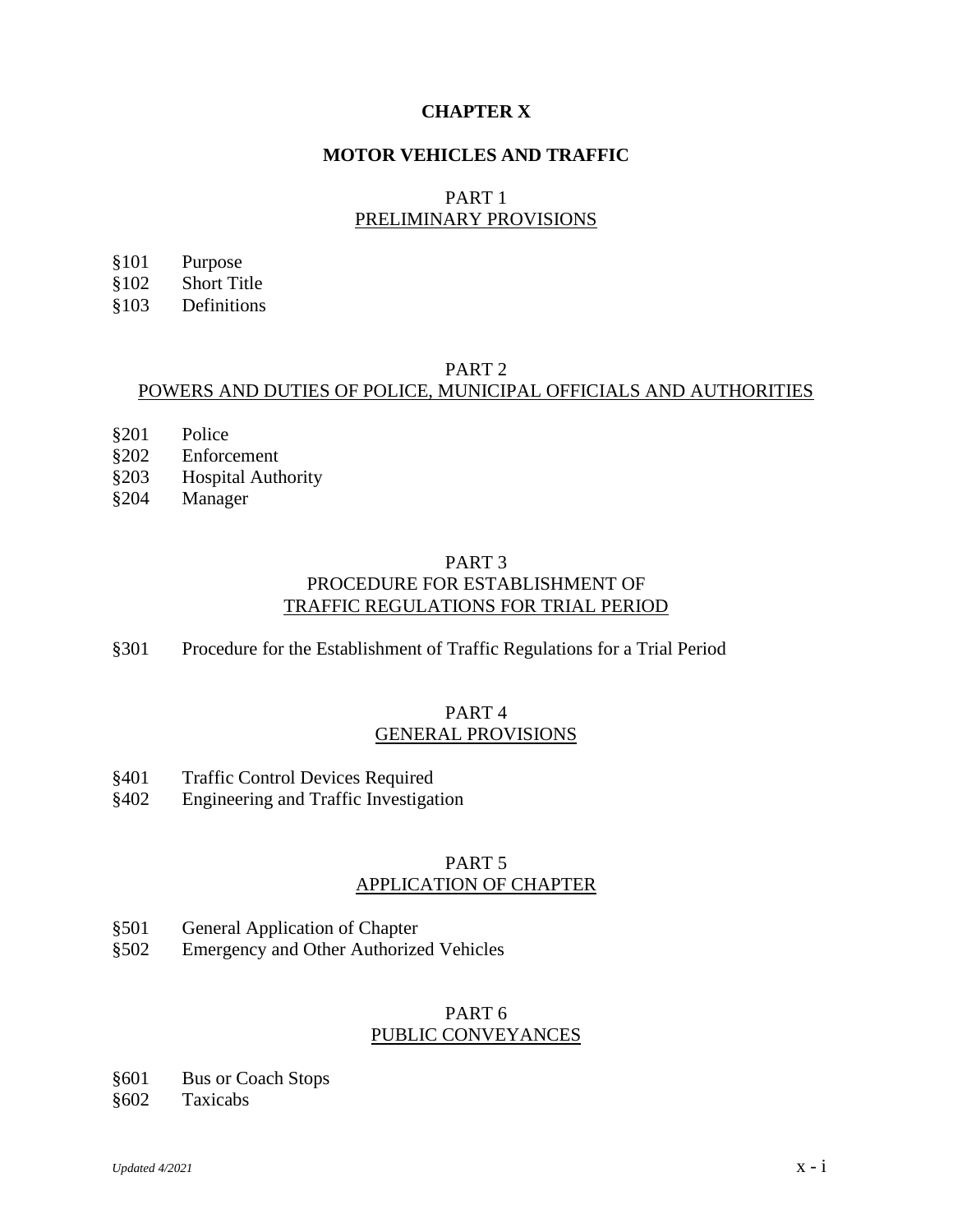## PART 7 RIGHTS AND DUTIES OF PEDESTRIANS

- §701 Pedestrians to Obey Traffic-Control Signs
- §702 Pedestrians to Obey Pedestrian-Control Signals

#### PART 8 STREET AND HIGHWAY USE RESTRICTION

- §801 Through Truck Traffic Prohibited
- §802 Vehicles Using Speakers for Advertising Prohibited
- §803 Funeral or Other Authorized Processions
- §804 Obstructions to Sidewalks and View of Traffic

#### PART 9 STOPPING, STANDING AND PARKING

- §901 Stopping Prohibited at Certain Locations
- §902 Standing Prohibited at Certain Locations
- §903 Parking Prohibited at Certain Locations
- §904 Parking on Private Property Without Consent Prohibited
- §905 Standing and Parking Restrictions
- §906 Parking Overnight Prohibited
- §907 Limited Overnight Parking and Extended Parking
- §908 Permit Parking Zones
- §909 Special Permit Parking Spaces
- §910 Examples
- §911 Parking Prohibited Following Accumulation of Snow
- §912 Storage of Motor Vehicles Prohibited Without a Permit
- §913 Parking Prohibited During Certain Hours and Days on Certain Streets
- §914 Parking Period Limit on Certain Streets and in Certain Off-Street Parking Facilities
- §915 Temporary On-Street Parking for Lessees in the Mt. Lebanon Parking Authority's South and North Garage
- §916 Metered Parking

#### PART 10 TRAFFIC FLOW

- §1001 Through Highways
- §1002 One-Way Streets
- §1003 No-Turn Locations
- §1004 No-Passing Areas
- §1005 Speed Limits
- §1006 Stop Signs and Traffic-Control Signals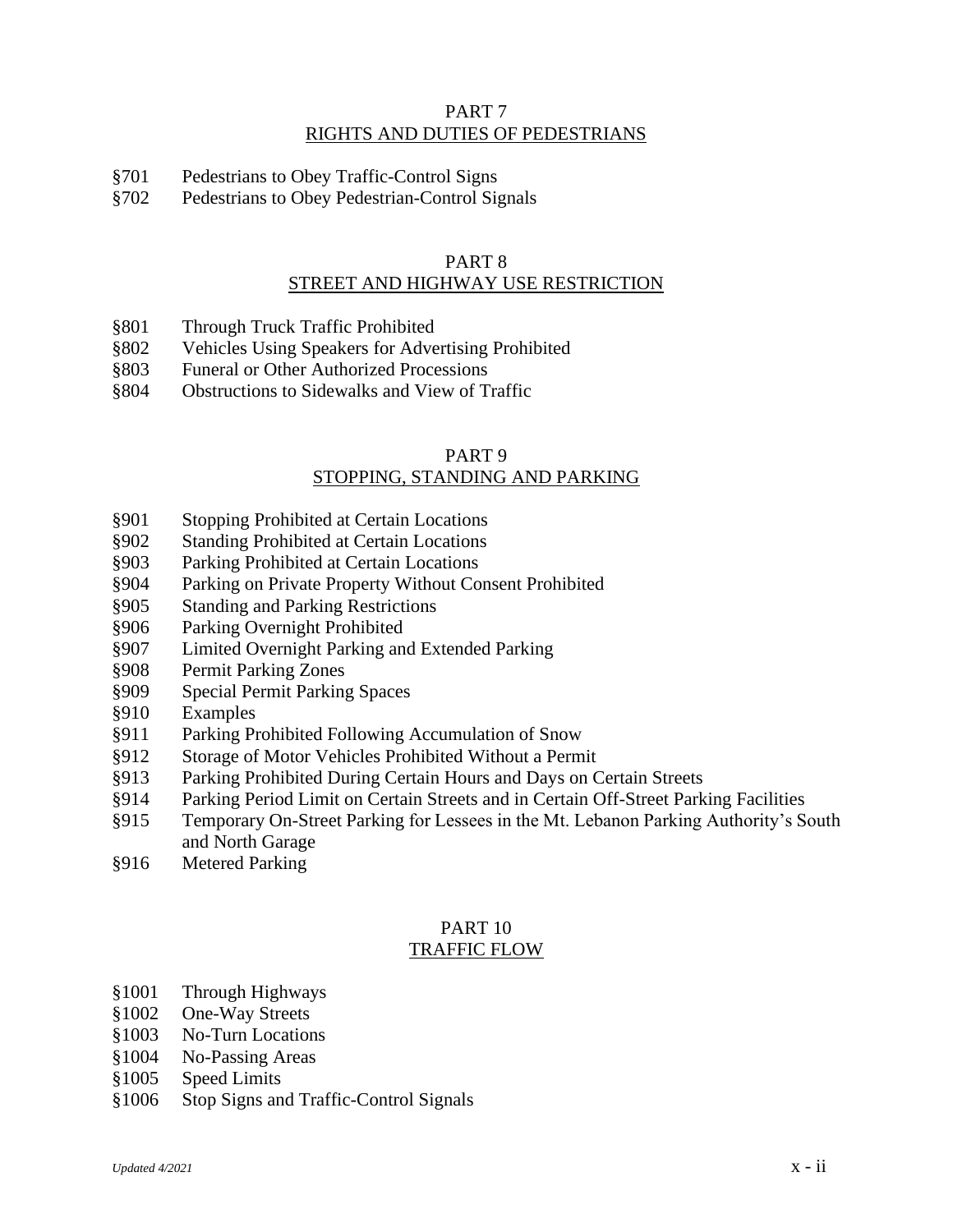### PART 11 MISCELLANEOUS PROVISIONS

- §1101 Pedalcycles, Skateboards, Coasters, Skates, etc.<br>§1102 Impoundment of Vehicles with Unsettled Traffic
- Impoundment of Vehicles with Unsettled Traffic or Parking Violations
- §1103 Immobilization, Towing and Storage of Vehicle for Driving Without Operating Privileges or Registration.

# PART 12 **PENALTIES**

- §1201 Penalties
- §1202 Inability to Pay Fine and Costs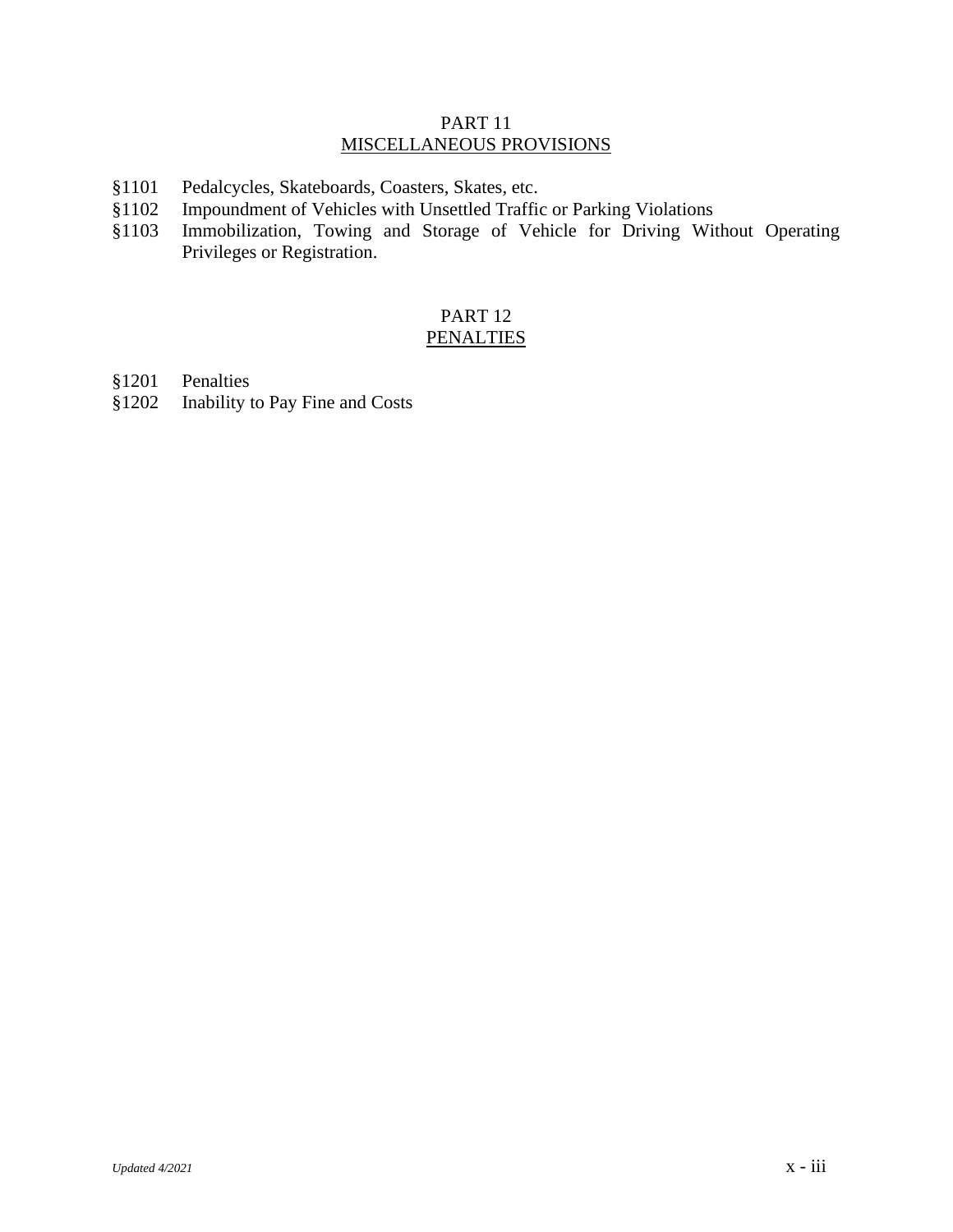## **PART 1 PRELIMINARY PROVISION**

- §101 Purpose. It is the declared purpose of this chapter to make provisions which are deemed to be a reasonable exercise of the police power of the Municipality. All charges regarding conduct prescribed by this chapter shall be brought under this chapter and not under the Pennsylvania Vehicle Code, Act of June 17, 1976, P.L. 162, No. 81, except to the extent such charges are required to be brought under the Act.
- §102 Short Title. This chapter shall be known and may be cited as the "Traffic Regulations."
- §103 Definitions. Subject to additional definitions contained in subsequent provisions of this chapter which are applicable to specific provisions thereof, the following words and phrases when used in this chapter shall have, unless the context clearly indicates otherwise, the meanings given to them in this section. Words or phrases used in this chapter and not defined herein shall have the meaning defined in the Pennsylvania Vehicle Code or, if not defined there, then the meaning commonly attributed to them when used in the appropriate context.

Appendix: the attachment to this chapter which is a part of and incorporated into this chapter and consists of a listing of Streets, Highways or Roadways and certain traffic regulations pertaining thereto.

Authorized Vehicle: a Vehicle, other than an Emergency Vehicle, for which special operating or equipment privileges are given by law or by the Manager based upon design and utility for work within a Highway.

Bus or Coach: a Motor Vehicle designed for carrying more than ten (10) passengers, exclusive of the driver, other than a Taxicab, designed and used for the transportation of persons for compensation.

Crosswalk: that part of the Roadway at an Intersection included within the connections of the lateral lines of the Sidewalks on opposite side of the Highway, measured from the curbs or, in the absence of curbs, from the edges of the traversable Roadway; and in the absence of a Sidewalk on one side of the Roadway, that part of a Roadway included within the extension of the lateral lines of the existing Sidewalk. Any portion of a Roadway at an Intersection or elsewhere distinctly indicated for Pedestrian crossing by lines or other markings on the surface.

The Appendix may be examined in the offices of the Municipality during regular business hours.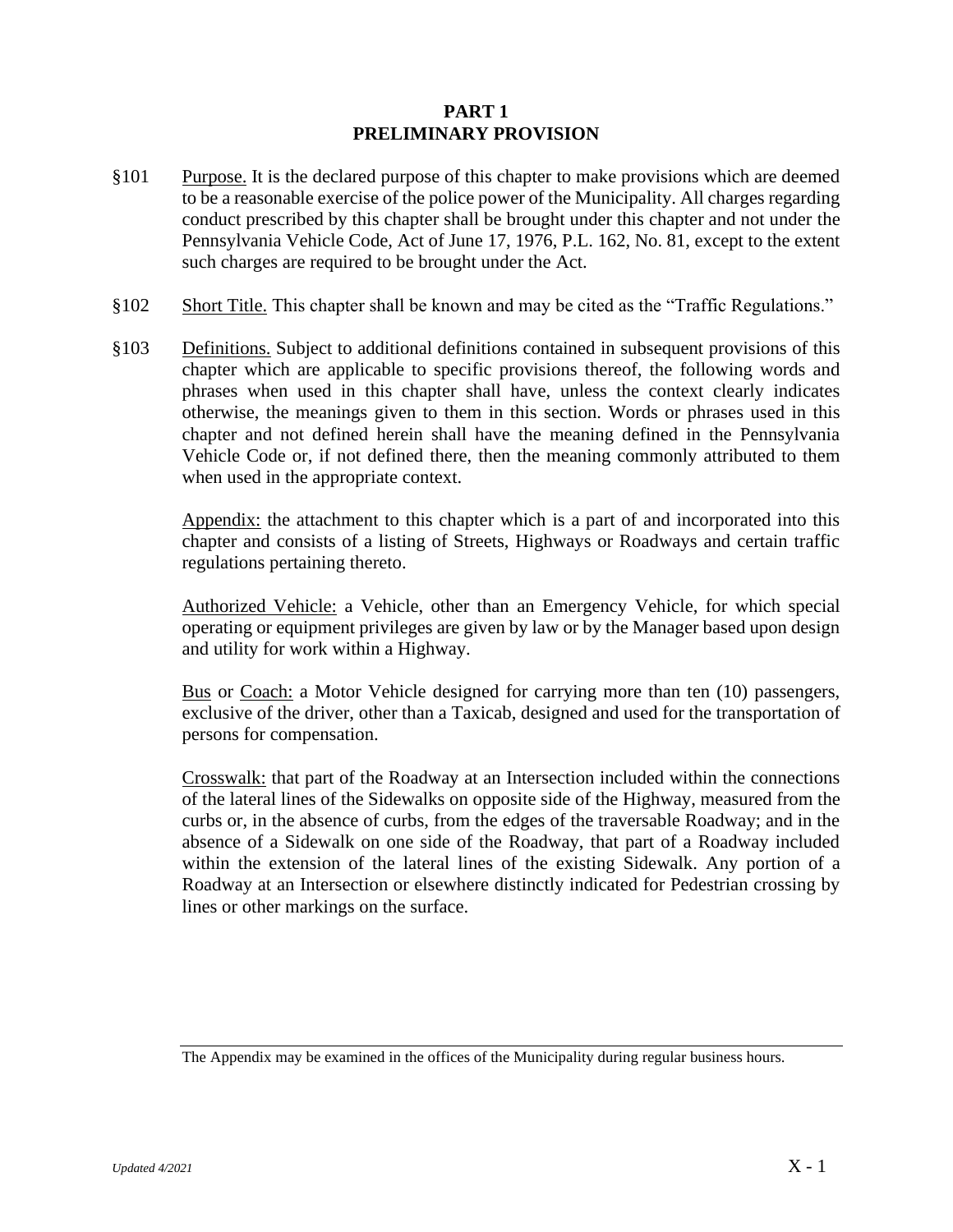Emergency Vehicle: a fire department Vehicle, police Vehicle, blood-delivery Vehicle, armed forces Emergency Vehicle or private Vehicle of a fire or police chief used for answering emergency calls, ambulance Vehicle, river rescue Vehicle or other Vehicle so designated by the Pennsylvania State Police pursuant to §6106 of the Pennsylvania Vehicle Code.

Engineering and Traffic Investigation: an orderly examination or analysis or study of physical features, characteristics and traffic conditions conducted in accordance with the requirements of the Department of Transportation of the Commonwealth of Pennsylvania and conforming to generally accepted engineering standards and practices for the purpose of ascertaining the need or lack of need for particular action.

Highway: the entire width between the boundary lines of every way when any part thereof is open to the use of the public for purposes of vehicular travel. The term includes public alleys, ways and any Roadway open to the use of vehicular travel on grounds of a college, university, public or private school or public or historical park.

Hospital Authority: The Mt. Lebanon Hospital Authority created by the Municipality.

Intersection: the area embraced within the prolongation or connection of the lateral curb lines, or, if none, then the lateral boundary lines of the Roadways of two (2) Highways which join one another at or approximately at, right angles, or the area within which Vehicles traveling on different Highways joining at any other angle may come in conflict. Where a Highway includes two (2) Roadways thirty (30) feet or more apart, then every crossing of each Roadway of the divided Highway by an intersecting Highway shall be regarded as a separate Intersection. In the event the intersecting Highway also includes two (2) Roadways thirty (30) feet or more apart, then every crossing of two (2) Roadways of the Highway shall be regarded as a separate Intersection.

Loading: the act of receiving or discharging passengers or freight as specified by the type of load or Loading involved.

Manager: the Manager of the Municipality or a person designated by him.

Motor Vehicle: every Vehicle which is self-propelled, except one which is propelled solely by human power or by electric power obtained from overhead trolley wires, but not operated upon rails.

Off-Street Parking Facilities: any lot, garage or other facility owned, leased or otherwise operated by the Parking Authority for the off-street Parking of Vehicles.

Parking or Park: when permitted, means the temporary storing of a Vehicle, whether occupied or not, off the Roadway. When prohibited, means the halting of a Vehicle, whether occupied or not, except momentarily for the purpose of and while actually engaged in Loading or unloading property or passengers.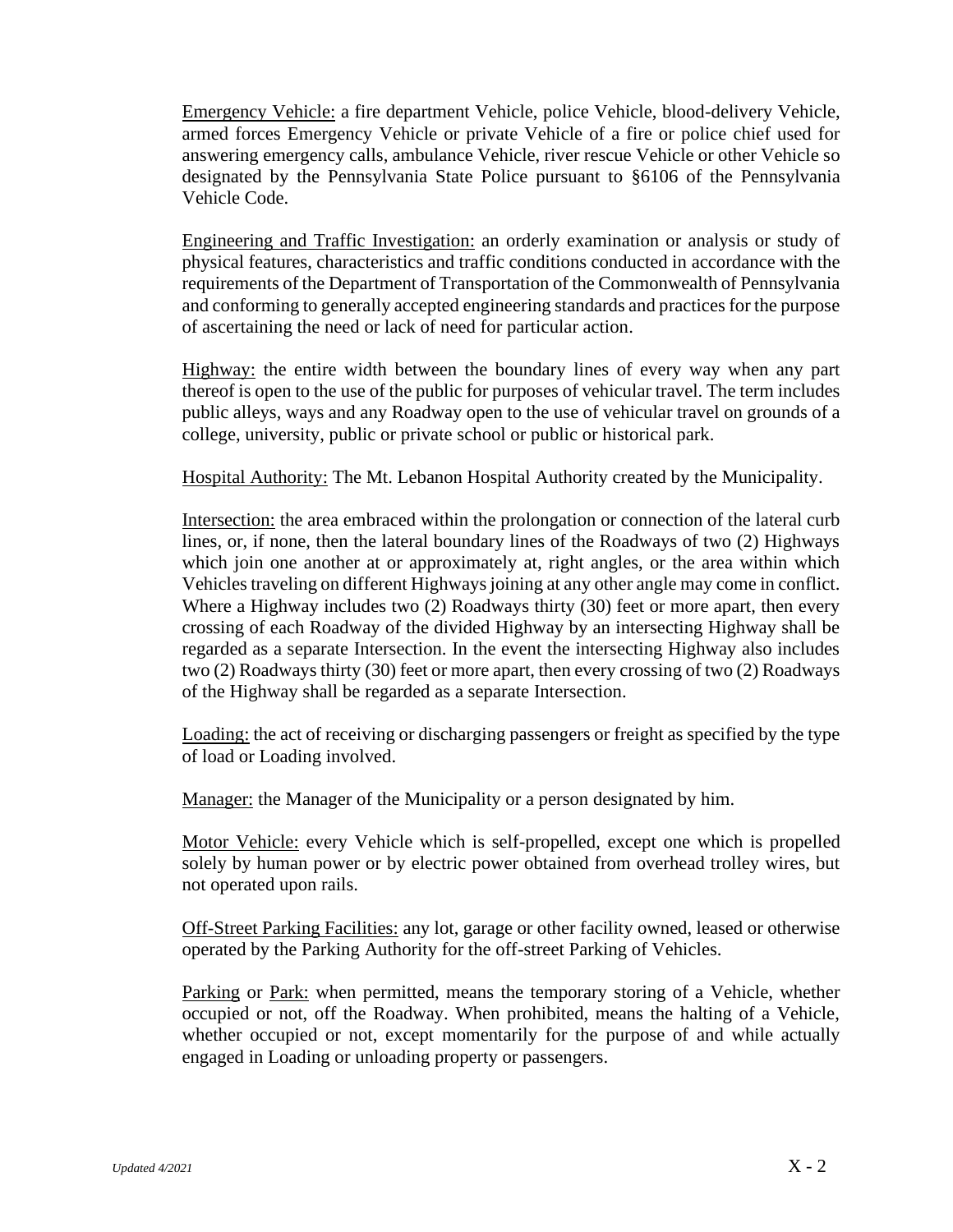Passenger Car: a motor vehicle, except a motorcycle, designed for carrying ten (10) passengers or less, and primarily used for the transportation of persons.

Pedalcycle: a Vehicle which is propelled solely by human-powered pedals.

Pedestrian: any natural person afoot.

Private Road or Driveway: a way or place in private ownership and used for vehicular travel by the owner and those having express or implied permission from the owner, but not by other persons.

Roadway: that portion of a Street or Highway improved, designed or ordinarily used for vehicular travel, exclusive of the Sidewalk, berm or shoulder even though such Sidewalk, berm or shoulder is used by Pedalcycles. In the event a Highway includes two (2) or more separate Roadways the term "Roadway" refers to each Roadway separately but not to all such Roadways collectively.

Safety Zone: that area or space officially set apart within a Roadway, for the exclusive use of Pedestrians.

Sidewalk: that portion of a Street between the curb lines, or the lateral lines of a Roadway and the adjacent property lines, intended for use by Pedestrians.

Stand or Standing: when prohibited, means the halting of a Vehicle, whether occupied or not, except momentarily for the purpose of and while actually engaged in receiving or discharging freight or passengers.

Stop or Stopping: when required, means complete cessation from movement. When prohibited, means any halting even momentarily of a Vehicle, whether occupied or not, except when necessary to avoid conflict with other traffic or in compliance with the directions of a police officer or Traffic-Control Device.

Street: a Highway.

Taxicab: a Motor Vehicle designed for carrying no more than eight (8) passengers, exclusive of the driver, on a call and demand service, and used for the transportation of persons for compensation.

Traffic-Control Device: a device used to regulate, direct or prohibit traffic either permanently or temporarily, including Traffic-Control Signals, signs, barricades, markings, cones and traffic flags.

Traffic-Control Signal: a device, whether manually, electrically, or mechanically operated, by which traffic is alternately directed to Stop and permitted to proceed.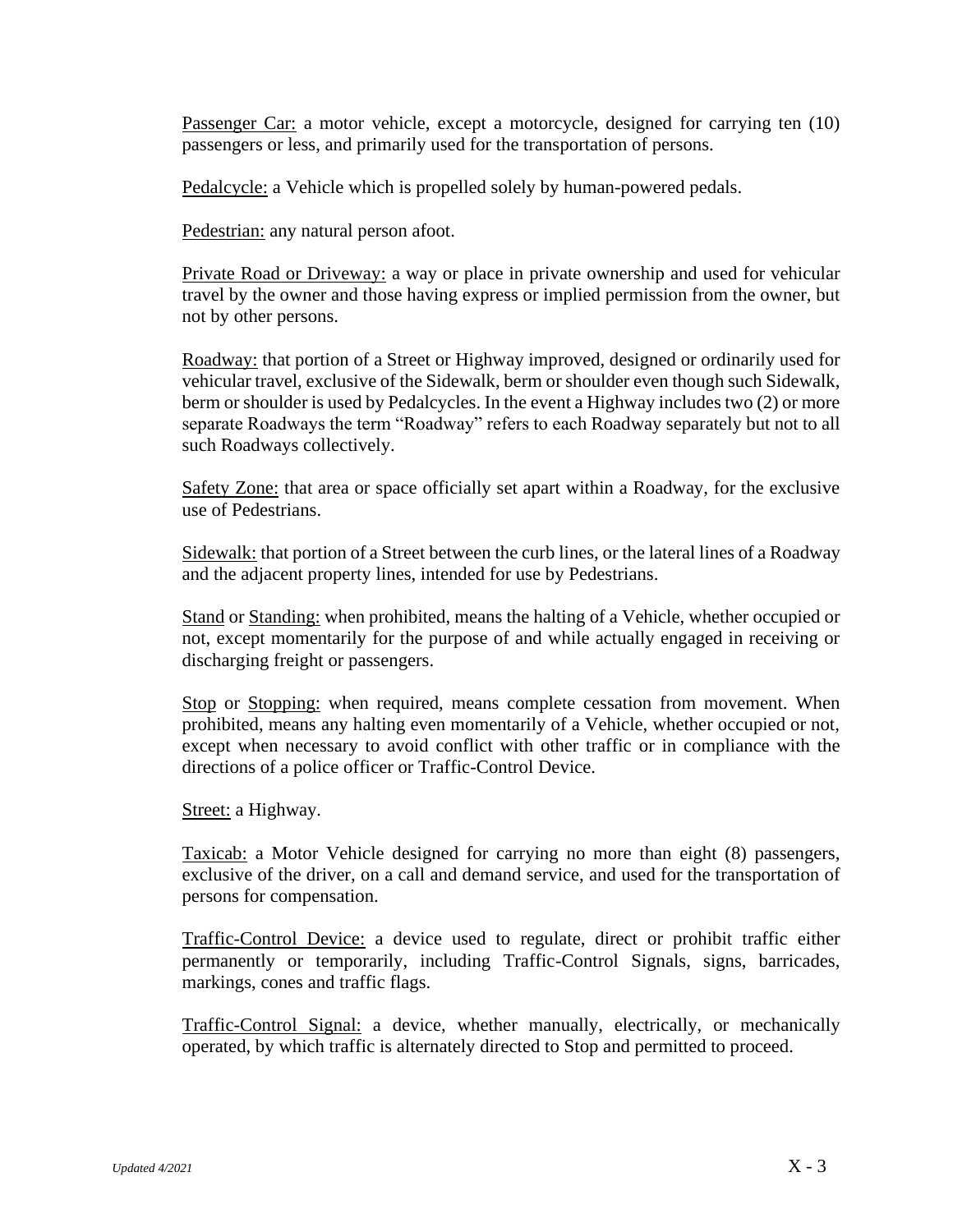Truck: a Motor Vehicle over ten thousand (10,000) pounds gross Vehicle weight designed, used or maintained primarily for the transportation of property.

Vehicle: every device in, upon or by which any person or property is or may be transported or drawn upon a Highway or Roadway, except devices used exclusively upon rails or tracks.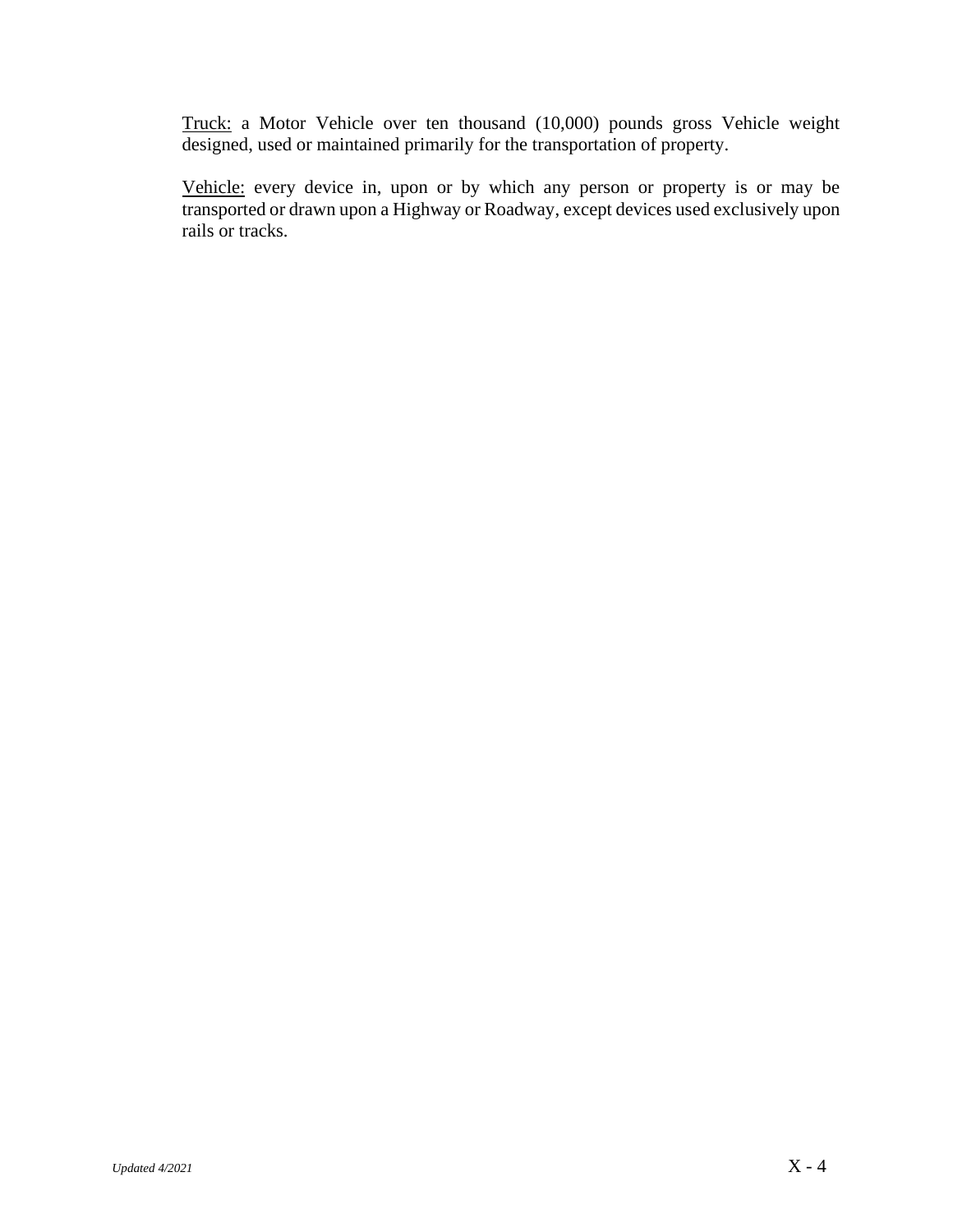# **PART 2 POWERS AND DUTIES OF POLICE, MUNICIPAL OFFICIALS AND AUTHORITIES**

- §201 Police. It shall be the duty of the police of the Municipality to enforce the provisions of this chapter and the applicable provisions of the Pennsylvania Vehicle Code. The police of the Municipality are hereby authorized to direct all traffic, either in person or by means of Traffic-Control Signals, in conformity with the provisions of this chapter. In the event of fire or other emergency or to expedite traffic or to safeguard Pedestrians, police or firemen may direct traffic, as conditions may require, notwithstanding any provisions of this chapter to the contrary.
- §202 Enforcement. It shall be the duty of the Municipality, through its authorized personnel, to enforce the provisions of this chapter and the applicable provisions of the Pennsylvania Vehicle Code as the same relate to Stopping, Standing and Parking of Motor Vehicles.
- §203 Hospital Authority. The Hospital Authority through its authorized personnel may enforce on a nonexclusive basis the provisions of this chapter and the Pennsylvania Vehicle Code as they pertain to Stopping, Standing and Parking on property owned or operated by the Hospital Authority.
- §204 Manager. The Manager may from time to time:
	- 204.1 make such temporary or experimental regulations as may be necessary to cover emergencies or special conditions, including the closing or restricting of Streets for construction, maintenance or special events, and the prohibition of Parking because of adverse weather or the forecast of adverse weather;
	- 204.2 establish and maintain Crosswalks at Intersections and at other places where they are necessary or desirable for the protection of Pedestrians;
	- 204.3 regulate or prohibit processions or assemblages on Roadways;
	- 204.4 establish Safety Zones of such kind and character and at such places as are necessary and desirable for the protection of Pedestrians; and
	- 204.5 designate by line marking or otherwise, lanes for traffic and turning of traffic;
	- 204.6 enact traffic control regulations as set forth in §6109 of the Pennsylvania Vehicle Code, as amended.

The failure to obey any of the foregoing regulations or designations shall constitute a violation of this chapter.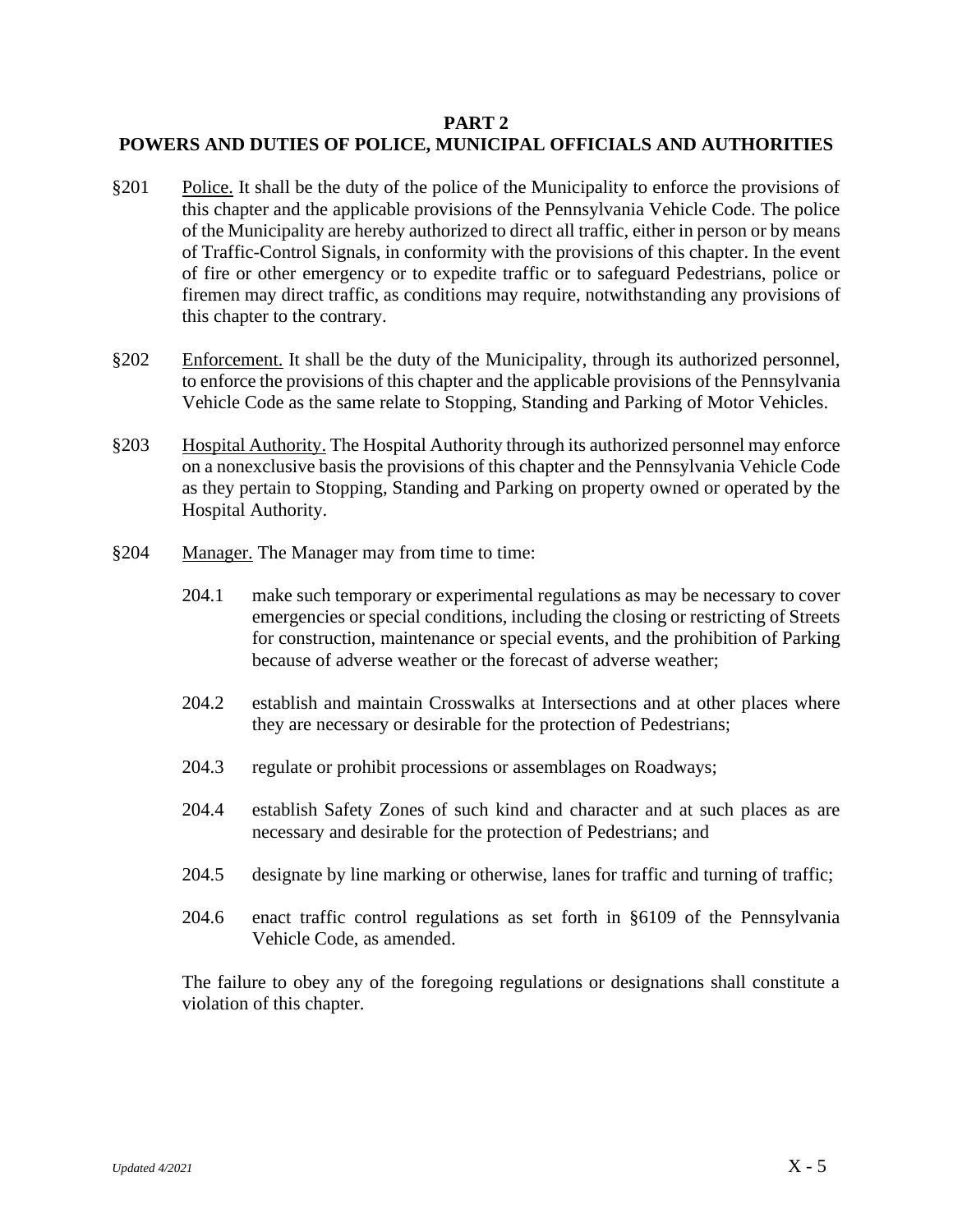# **PART 3 PROCEDURE FOR ESTABLISHMENT OF TRAFFIC REGULATIONS FOR TRIAL PERIOD**

- §301 Procedure for the Establishment of Traffic Regulations for a Trial Period. The Commission from time to time may establish traffic regulations on a temporary basis for a designated trial period. Following the adoption of such traffic regulations, signs giving public notice thereof shall be posted. At the expiration of the designated trial period the Commission shall evaluate the effectiveness of such traffic regulations and shall either
	- 301.1 make such traffic regulations permanent;
	- 301.2 revise, modify or rescind such traffic regulations; or
	- 301.3 establish an additional trial period to permit further study and evaluation of such traffic regulations.

Temporary traffic regulations, when established in accordance with this Part 3, shall have the full force and effect of law, and the failure to obey such traffic regulations shall constitute a violation of this chapter.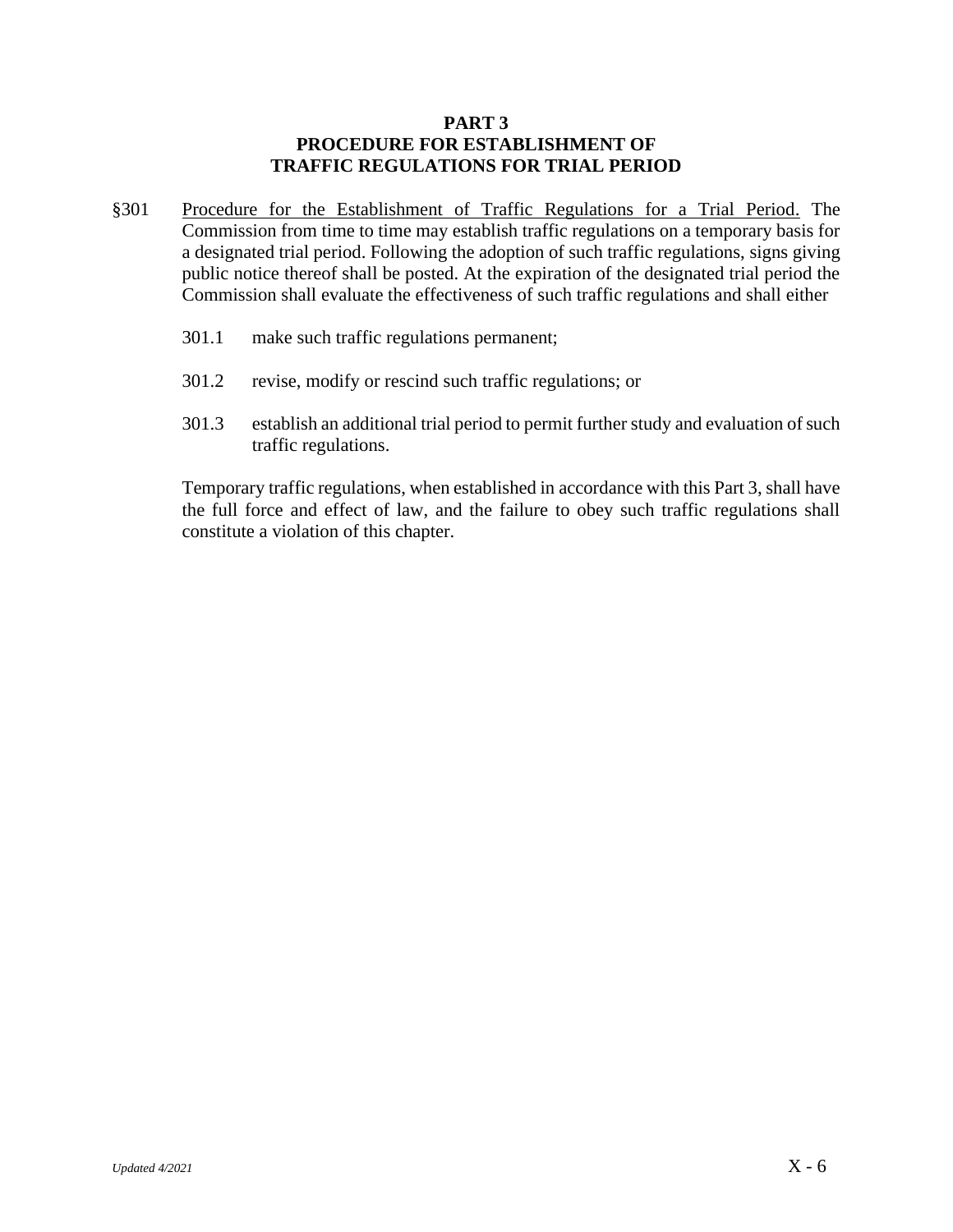### **PART 4 GENERAL PROVISIONS**

§401 Traffic-Control Devices Required. No provisions of this chapter relating to the following shall be effective until official Traffic-Control Devices giving notice of the applicable provision are erected upon or at the entrances to the Municipality, or the entrances to the Roadway or part thereof affected as may be appropriate:

regulating or prohibiting Stopping, Standing, or Parking;

designating particular Highways or Roadways for traffic moving in one direction;

establishing speed limits in public parks;

designating any Roadway as a through Roadway or designating any Intersection or junction of Roadways as a Stop or yield Intersection or junction;

prohibiting or restricting the use of Highways or particular places by particular classes of Vehicles;

regulating or prohibiting the turning of Vehicles;

altering or establishing speed limits except where speed limits of general applicability shall be in force;

designating no-passing zones;

prohibiting or regulating the use of designated Streets by any class or kind of traffic;

establishing minimum speed limits;

regulating and temporarily prohibiting traffic on Streets closed or restricted for construction, maintenance or special events;

prohibiting Pedestrians from crossing a Roadway in a business district except in a Crosswalk.

§402 Engineering and Traffic Investigation. Amendment and modification of this chapter may be made in the areas permitted by §6109 of the Pennsylvania Vehicle Code upon completion of an Engineering and Traffic Investigation at the time and in the manner prescribed by the Department of Transportation of the Commonwealth of Pennsylvania.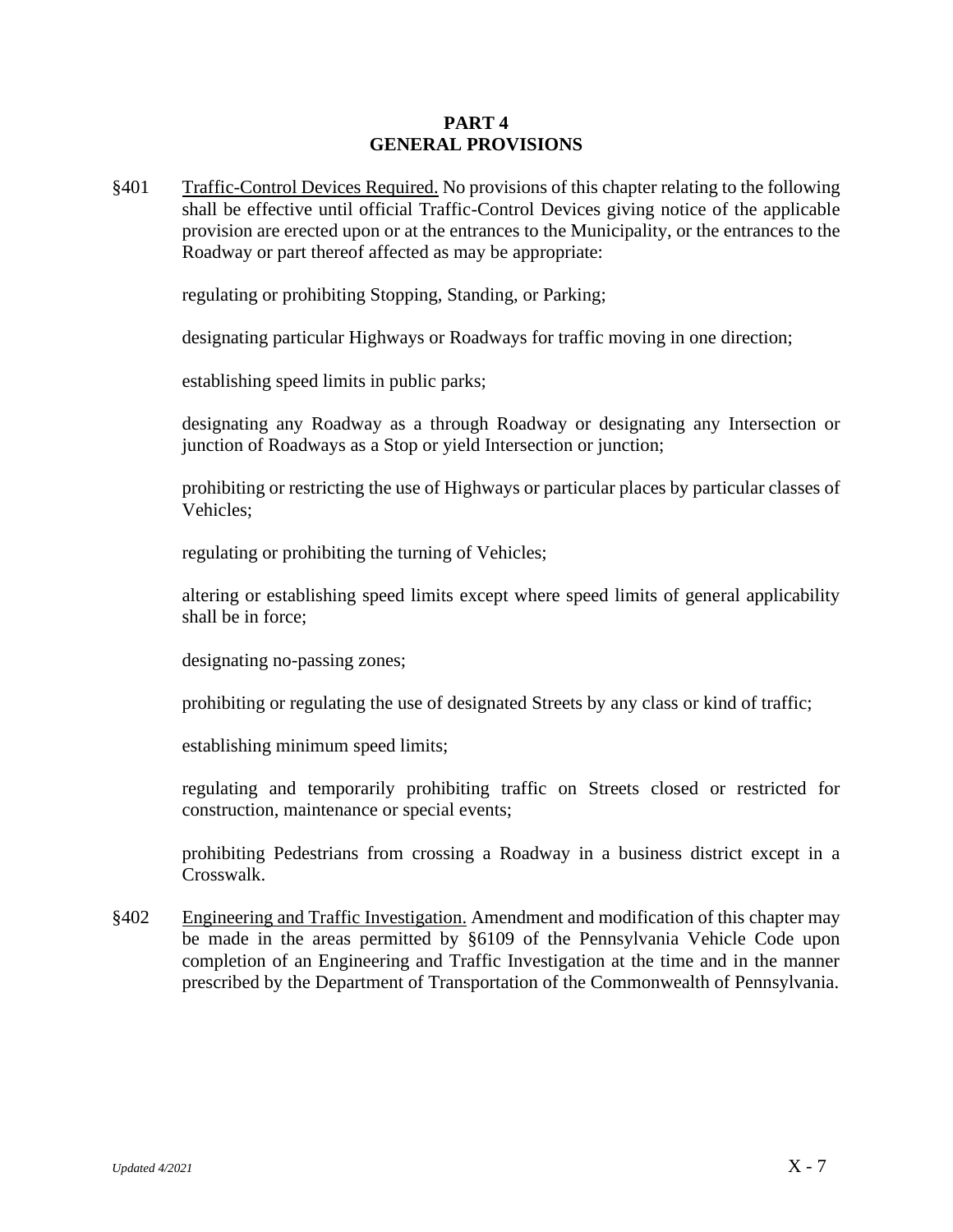### **PART 5 APPLICATION OF CHAPTER**

§501 General Application of Chapter. Except as otherwise provided in this chapter, the provisions of this chapter shall apply to the operator of any Vehicle publicly or privately owned or used, and it shall be unlawful for such operator to violate any of the provisions of this chapter.

#### §502 Emergency and Other Authorized Vehicles.

- 502.1 The driver of an Emergency Vehicle, when responding to an emergency call or when in the pursuit of an actual or suspected violator of the law or when responding to but not upon returning from a fire alarm, may exercise the privileges set forth in this section, but subject to the conditions stated in this section.
- 502.2 The driver of an Emergency Vehicle may:
	- 502.2.1 Park or Stand irrespective of the provisions of this chapter;
	- 502.2.2 proceed past a red Traffic-Control Signal indication or Stop sign, but only after slowing down as may be necessary for safe operation, except as provided in §502.4;
	- 502.2.3 exceed the maximum speed limits so long as the drive does not endanger life or property, except as provided in §502.4;
	- 502.2.4 disregard regulations governing direction of movement or turning in specified directions.
- 502.3 The privileges granted in this section to an Emergency Vehicle shall apply only when the Vehicle is making use of an audible signal and visual signals meeting the requirements and standards set forth in regulations adopted by the Department of Transportation of the Commonwealth of Pennsylvania, except that an Emergency Vehicle operated as a police Vehicle need not be equipped with or display the visual signals.
- 502.4 The driver of an ambulance or blood-deliver Vehicle shall comply with maximum speed limits, red Traffic-Control Signal indications and Stop signs. After ascertaining that the ambulance or blood-delivery Vehicle will be given the right of way, the drive may proceed through a red Traffic-Control Signal indication or Stop sign.
- 502.5 This section does not relieve the drive of an Emergency Vehicle from the duty to drive with due regard for the safety of all persons.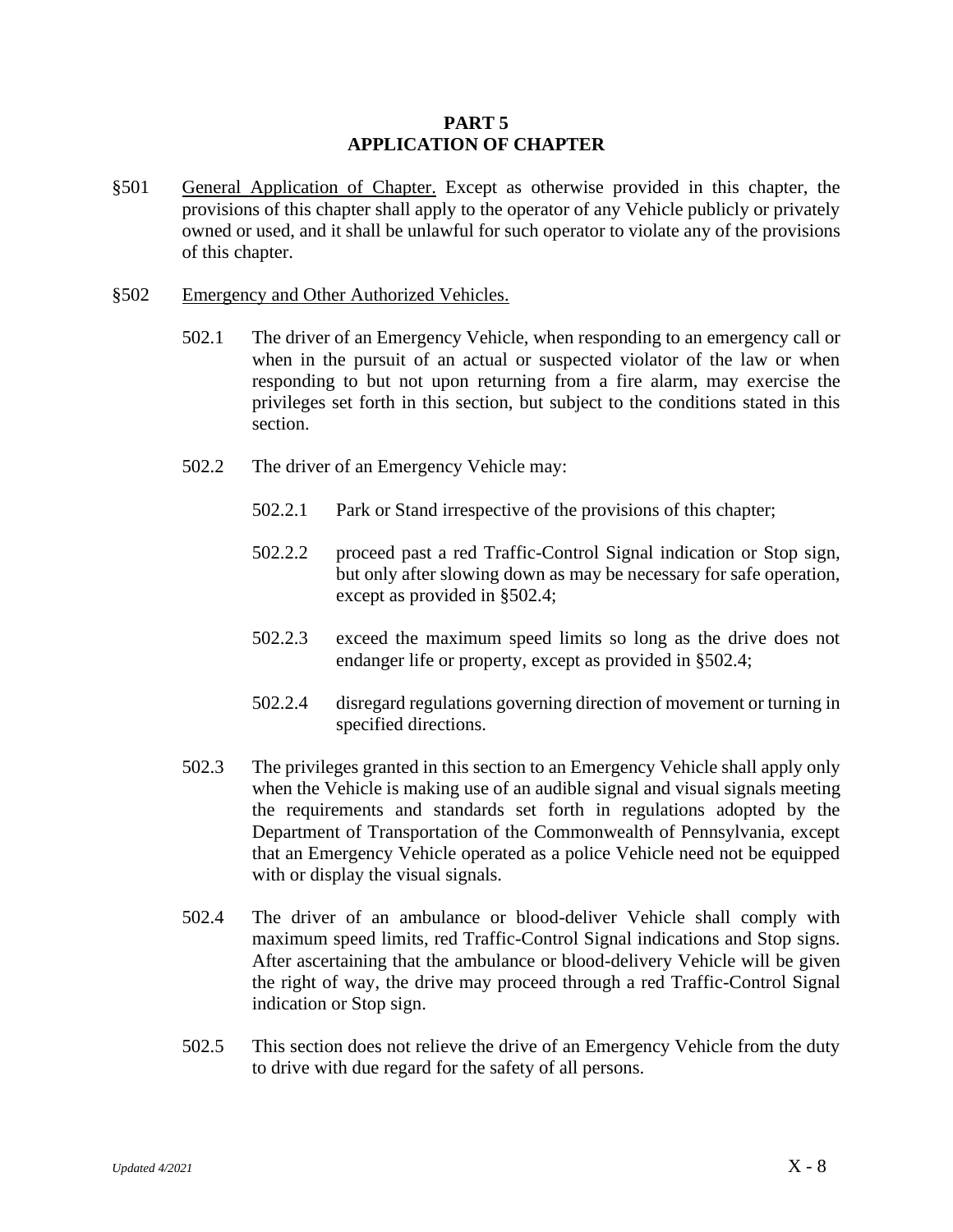### **PART 6 PUBLIC CONVEYANCES**

- §601 Bus or Coach Stops. The Manager is authorized to establish Bus or Coach Stops on such public Streets in such places and in such number as he shall determine to be of the greatest benefit and convenience to the public. Every Bus or Coach Stop shall be designated by appropriate signs. The operator of a Bus or Coach shall not Stop except where authorized by the Manager, or in obedience to a traffic officer or to a Traffic-Control Signal, sign or marking, or to avoid an accident.
- §602 Taxicabs.
	- 602.1 The Manager may authorize Taxicab stands to the operators of Taxicabs only at locations on Streets where and when Parking is permitted, provided such operators have filed with the Manager a certified copy of the approval of the person owning the property in front of which application is made for a stand. Authorized Taxicab stands shall be designated by appropriate signs.
	- 602.2 Any future prohibition of Parking on any Street or any location on any Street shall forthwith cancel any previous authorization for a Taxicab stand on such Street or location.
	- 602.3 Taxicab stands shall not be authorized opposite a Safety Zone or within forty (40) feet of a point on a curb immediately opposite either end of a Safety Zone.
	- 602.4 The operator of a Taxicab shall not Stand or Park his Taxicab on any Street except at designated stands or except in obedience to a traffic officer or to receive or discharge passengers.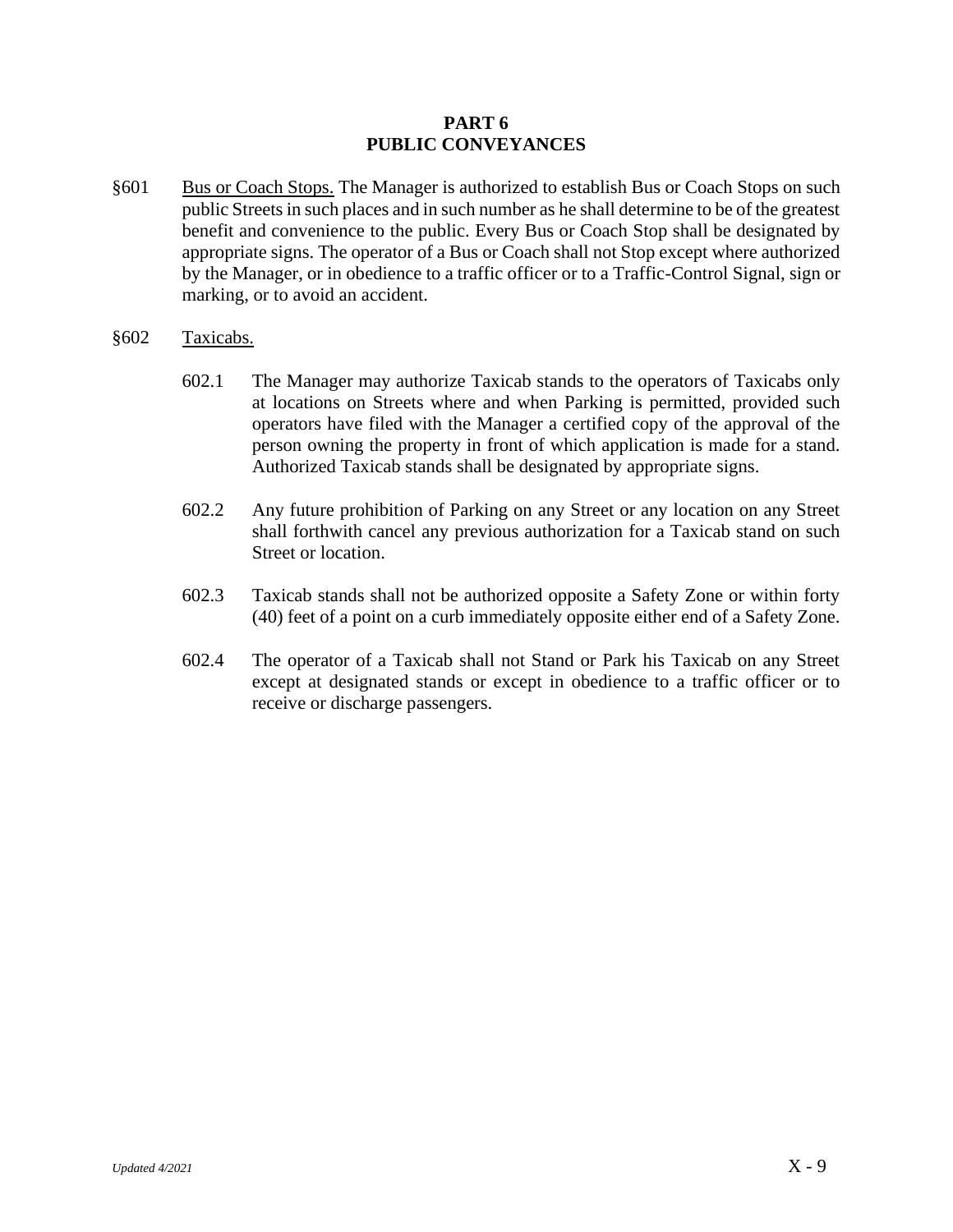#### **PART 7 RIGHTS AND DUTIES OF PEDESTRIANS**

- §701 Pedestrians to Obey Traffic-Control Signs. At all locations in the municipality where official traffic-control signals are installed, pedestrians, except where directed otherwise by pedestrian-control signals under §702 of this Part, shall obey the directions of those official traffic-control signals, as follows:
	- 701.1 A pedestrian may proceed into the roadway within a crosswalk only when facing a green signal.
	- 701.2 When facing a steady yellow signal, a pedestrian shall not start to cross the roadway, but should proceed to the closes sidewalk or safety area.
	- 701.3 When facing a steady red signal, a pedestrian shall not enter the roadway.
- §702 Pedestrians to Obey Pedestrian-Control Signals. At all locations in the municipality where pedestrian-control signals are established, pedestrians shall obey said signals as follows:
	- 702.1 When facing a steady "Don't Walk" signal, a pedestrian shall not start to cross the roadway in the direction of the signal, but any pedestrian who has partially completed his crossing on the "Walk" signal should proceed to a sidewalk or safety zone while the "Don't Walk" signal is showing.
	- 702.2 When facing a flashing "Don't Walk" signal a pedestrian shall not start to cross the roadway in the direction of the indication, but any pedestrian who has partly completed crossing during the "Walk" indication should proceed to a sidewalk or safety zone.
- §703 Locations Where Pedestrians May Cross Only in Crosswalk. It Shall be unlawful for any pedestrian:
	- 703.1 To cross any roadway in a business district along Washington Road or Beverly Road except in a crosswalk;
	- 703.2 To cross a roadway or highway at any place other than by a route at right angles to the curb or by the shortest route to the opposite curb, except in a crosswalk.

Provided: nothing in §703 shall permit any pedestrian to cross in a crosswalk at any location where that crossing is prohibited by §702 of this Part.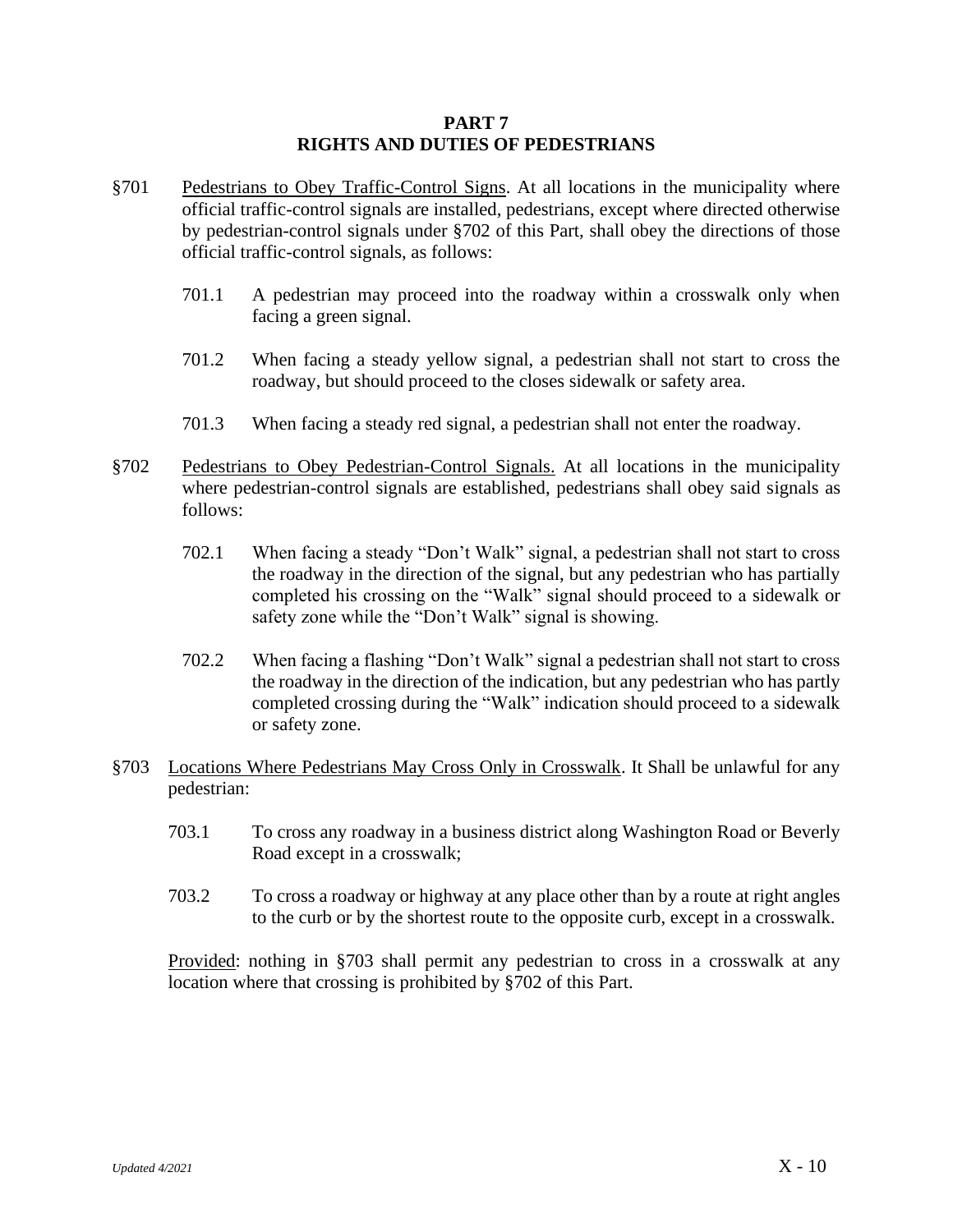#### **PART 8 STREET AND HIGHWAY USE RESTRICTION**

§801 Through Truck Traffic Prohibited. No person shall operate or cause to be operated a Truck on Streets dedicated or maintained by the Municipality upon a trip which does not originate or end in the Municipality. The prohibition, however, shall not apply to Trucks operating on:

| <b>Washington Road</b>          | Mt. Lebanon Boulevard          |
|---------------------------------|--------------------------------|
| McFarland Road                  | McMonagle Road                 |
| <b>Castle Shannon Boulevard</b> | Cedar Boulevard (Greenhurst Dr |
| Kelso Road                      | to Gilkeson Road)              |
| Cochran Road                    | Painters Run Road              |
| <b>Bower Hill Road</b>          | Robb Hollow Road (Kelso Road   |
| McNeilly Road                   | to Upper St. Clair Twp. line)  |
| Gilkeson Road                   | Segar Road                     |
| <b>Connor Road</b>              | <b>Scott Road</b>              |

The provisions of this section shall not apply to fire-fighting apparatus. Any necessary travel on other Streets or Highways in the Municipality shall be for as limited a distance as practical.

- §802 Vehicles Using Speakers for Advertising Prohibited. No person shall operate or Park or cause to be operated or Parked a Vehicle on any Street or Highway equipped with and using sound-producing devices to attract public's attention for advertising purposes or to display or demonstrate merchandise from such Vehicles.
- §803 Funeral or Other Authorized Processions. No operator of a Vehicle shall operate the same between the Vehicles comprising a funeral or other authorized procession while the Vehicles comprising such procession are in motion and are conspicuously so designated. Each operator of a Vehicle in a funeral or other authorized procession shall follow the vehicle ahead as closely as practicable, consistent with the requirements of safety.
- §804 Obstructions to Sidewalks and View of Traffic.
	- 804.1 No person loading or unloading a Vehicle shall block or obstruct a Sidewalk for an unreasonable length of time.
	- 804.2 In any Zoning District on a Corner Lot, at any Driveway to a Street in R-4, R-5, R-6, R-7, C and C-1 Zoning Districts and at any driveway serving a Conditional Use, there must be maintained an area free of visual obstruction in the sight triangle ("Clear Sight Triangle") defined by the approaches of two Streets, or a Street and a Driveway, at their intersection and across their included corners for distances sufficient to allow the operators of vehicles, approaching simultaneously, to see each other. The distances required for an uncontrolled intersection and a controlled intersection are shown on the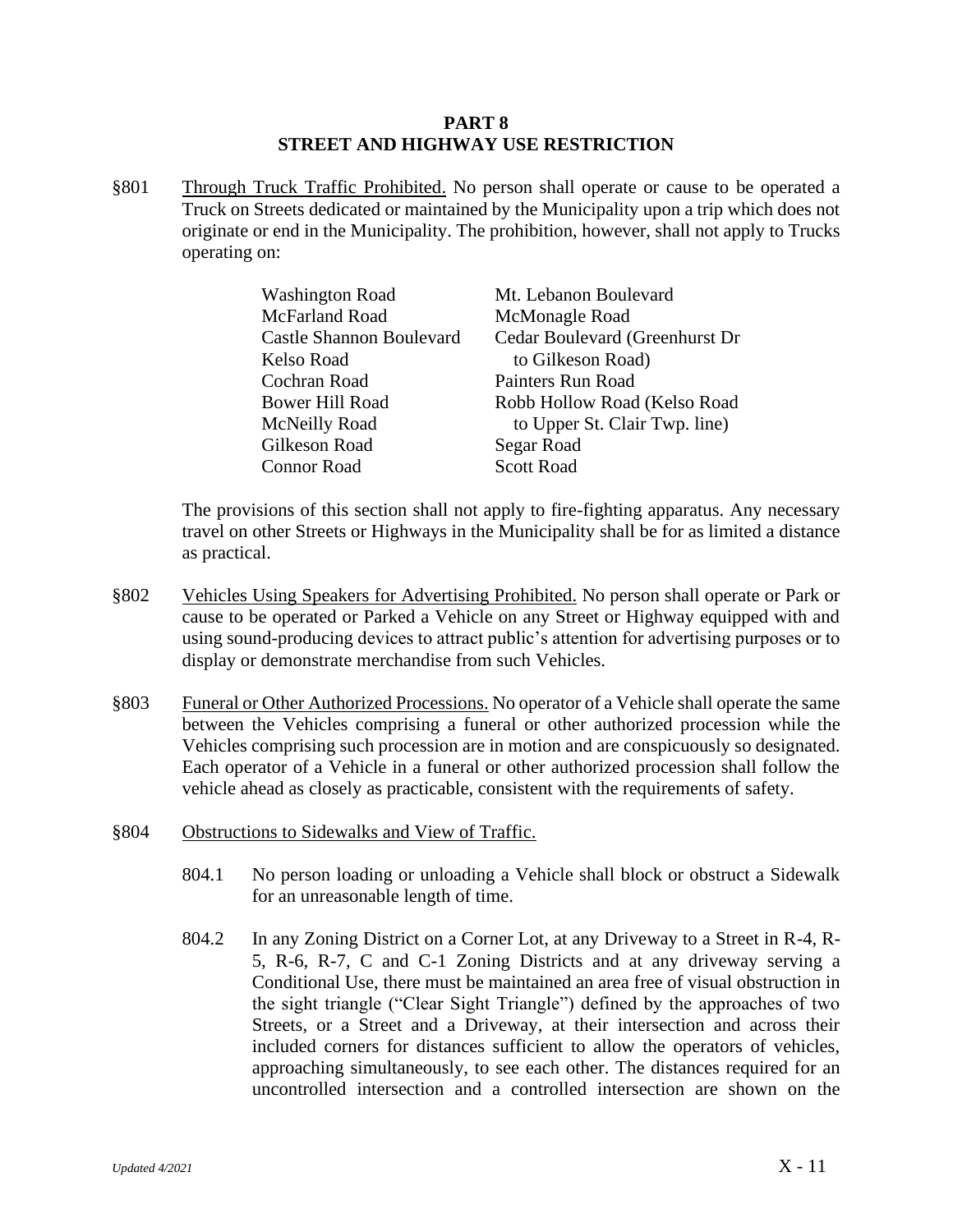diagram below. A controlled intersection is one where a collector Street, local Street or driveway has a yield sign or stop sign or the intersection is signalized. An uncontrolled intersection is one where neither Street nor Driveway has a yield sign or stop sign nor is the intersection signalized.

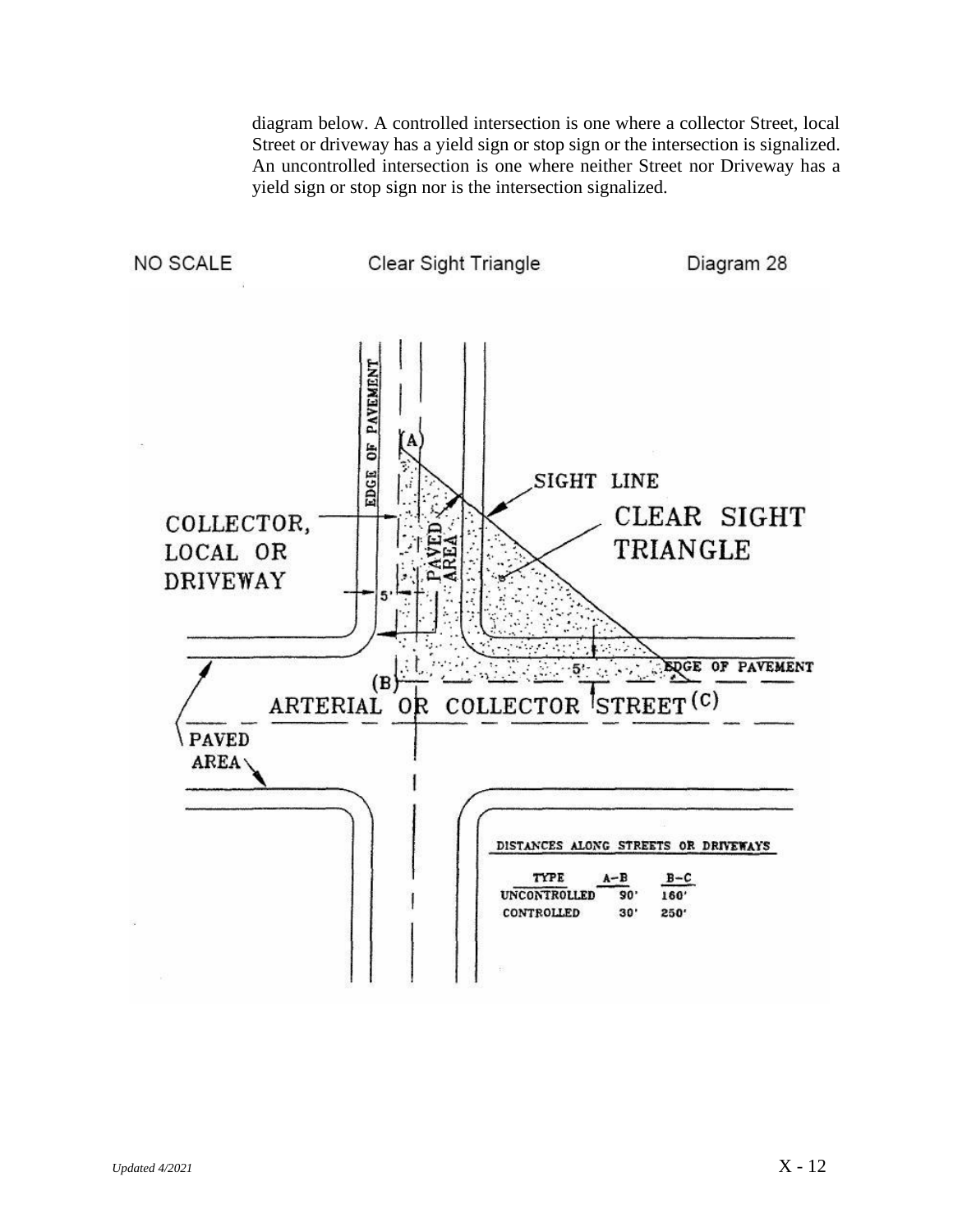### **PART 9 STOPPING, STANDING AND PARKING**

- §901 Stopping Prohibited at Certain Locations. Except when necessary to avoid conflict with other traffic or to protect the safety of any person or Vehicle or in compliance with law or in the directions of a police officer or official Traffic-Control Device, no person shall Stop, Stand or Park a Vehicle:
	- 901.1 on the Roadway side of any Vehicle Stopped or Parked at the edge or curb of a Street except that a Pedalcycle may be Parked as provided in § 3509(b)(2) of the Pennsylvania Vehicle Code.
	- 901.2 on a Sidewalk except that a Pedalcycle may be Parked as provided in §3509 (b)(2) of the Pennsylvania Vehicle Code.
	- 901.3 within an Intersection.
	- 901.4 on a Crosswalk.
	- 901.5 between a Safety Zone and the adjacent curb within thirty (30) feet of points on the curb immediately opposite the ends of a Safety Zone, unless a different length is indicated by official Traffic-Control Devices.
	- 901.6 alongside or opposite any Street excavation or obstruction when Stopping, Standing or Parking would obstruct traffic.
	- 901.7 upon any bridge or other elevated structure upon a Highway.
	- 901.8 for loading or unloading purposes so as to block or obstruct a Sidewalk for an unreasonable length of time.
	- 901.9 in the area between Roadways of a divided Highway, including crossovers.
	- 901.10 at any place where official signs prohibit Stopping.
- §902 Standing Prohibited at Certain Locations. Except when necessary to avoid conflict with other traffic or to protect the safety of any person or Vehicle or in compliance with law or the directions of a police officer or official Traffic-control Device, no person shall Stand or Park a Vehicle:
	- 902.1 in front of a public or Private Driveway.
	- 902.2 within fifteen (15) feet of a fire hydrant.
	- 902.3 within twenty (20) feet of a Crosswalk at an Intersection unless specifically authorized by an official sign or Traffic-Control Device.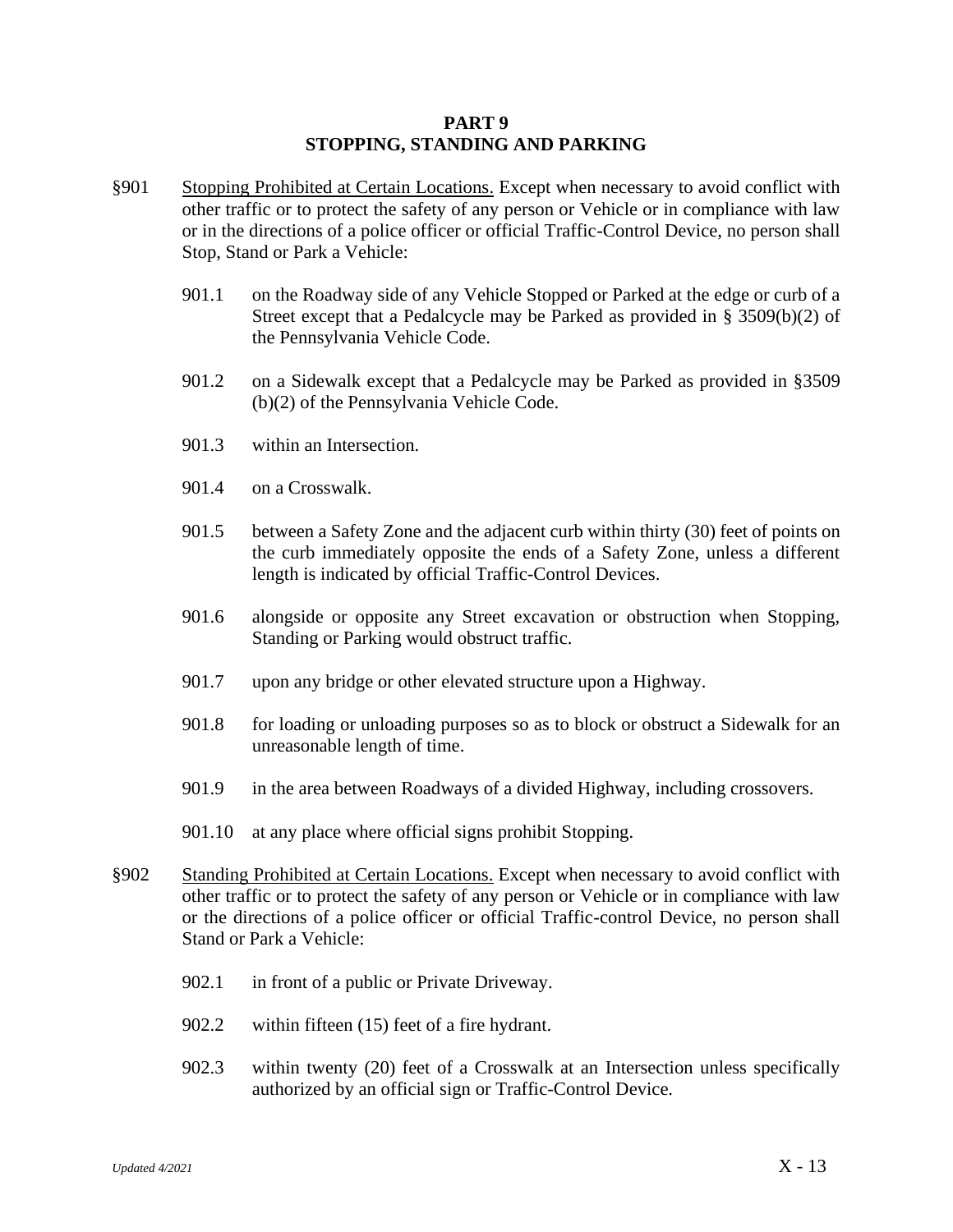- 902.4 within thirty (30) feet upon the approach to any flashing signal, Stop sign, yield sign or Traffic-Control Signal located at the side of a Roadway.
- 902.5 within twenty (20) feet of a driveway entrance to any fire station or, when properly sign posted, on the side of a Street opposite the entrance to any fire station within seventy-five (75) feet of the entrance.
- 902.6 at a Taxicab stand unless the Vehicle is a Taxicab, or at a Bus or coach Stop unless the Vehicle is a Bus or Coach. A person may, however, Stand a Vehicle temporarily at a Taxicab stand or Bus or Coach Stop for the purpose of, and while actually engaged in, the discharge of passengers or the pickup of passengers then in readiness at the curb.
- 902.7 at any place where official signs prohibit Standing.
- §903 Parking Prohibited at Certain Locations. Except when necessary to avoid conflict with other traffic or to protect the safety of any person or Vehicle or in compliance with law or the directions of a police officer or official Traffic-Control Device, no person shall Park any Vehicle at any place where official signs prohibit Parking.
- §904 Parking on Private Property Without Consent Prohibited. Except in the case of emergency or disablement of a Vehicle, in which case the operator thereof shall arrange for the removal of said Vehicle as soon as possible, it shall be unlawful to Park or leave unattended a Vehicle on private property without the consent of the owner or other person in control or possession of said property. The owner or other person in charge or possession of the property on which the Vehicle is parked or left unattended in violation of the provisions of this section may remove or have removed the Vehicle at the reasonable expense of the owner or operator thereof. Said expense may include the reasonable cost of towage, storing and otherwise caring for the Vehicle after its removal.

Whenever a Vehicle has been removed to a garage under the provisions of this section, the keeper of the garage shall have a lien dependent upon possession for reasonable compensation for towage, storage and otherwise caring for the Vehicle for a period not exceeding thirty (30) days and, if the Vehicle is not recovered by the owner within thirty (30) days or if the owner is unknown, the keeper of the garage may satisfy his lien in the manner provided by the applicable law.

## §905 Standing and Parking Restrictions.

905.1 At any place designated as a passenger or freight Loading zone in the Appendix of this chapter, no person shall Stand or Park a Vehicle except for the purpose of Loading or unloading passengers or freight as the case may be, and may not Stand or Park for a period of time longer than necessary for expeditious Loading or unloading.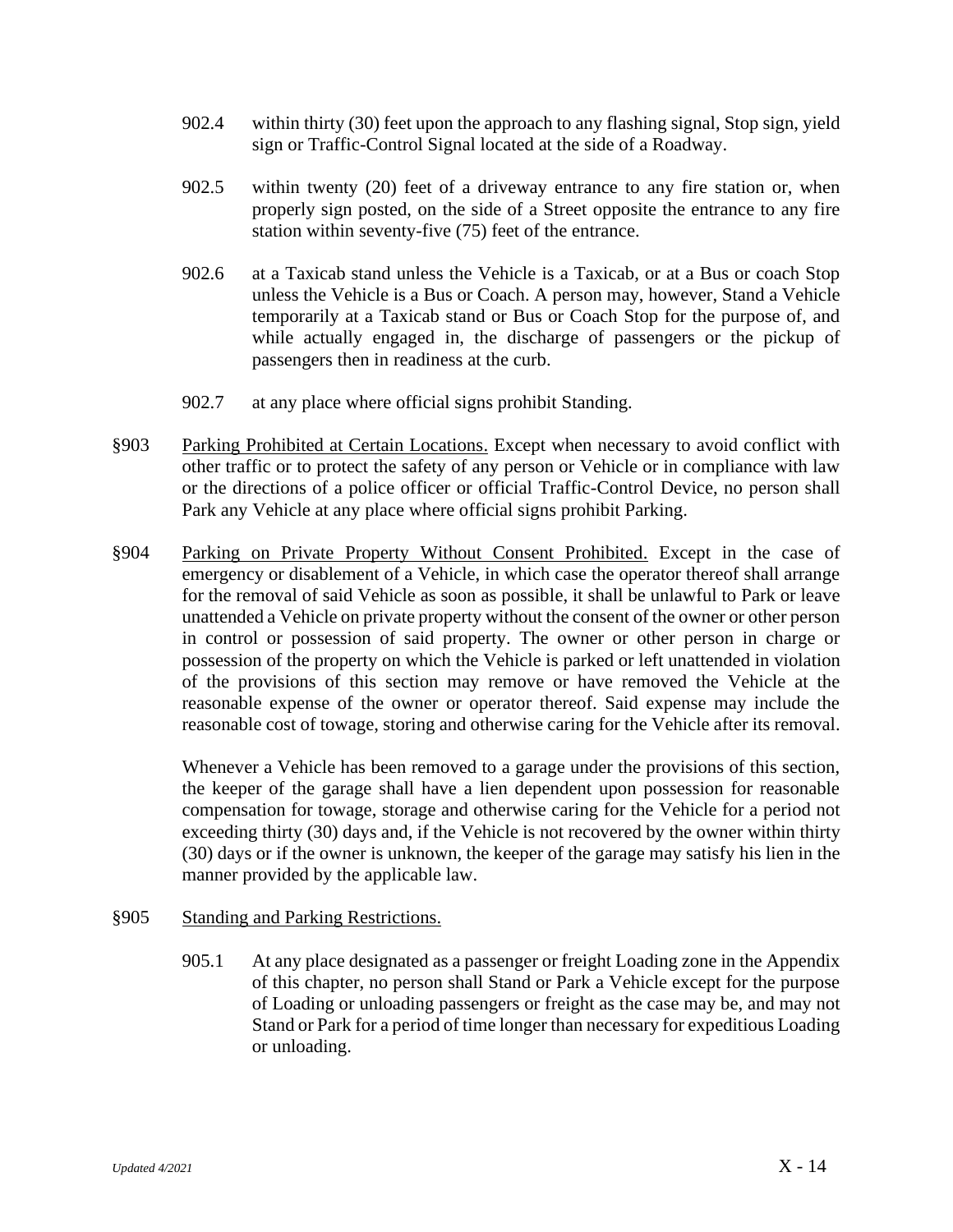905.2 No Loading or unloading of Trucks or trailers shall be permitted on

Washington Road Cochran Road Beverly Road Castle Shannon Boulevard and Bower Hill Road

between the hours of 4:30 P.M. and 6:30 P.M.

- 905.3 Except as otherwise provided in this section, every Vehicle Standing or Parked upon a two-way Highway shall be positioned parallel to and with the right-hand wheels within twelve (12) inches of the right-hand curb, or, in the absence of a curb, as close as practicable to the right edge of the right-hand shoulder.
- 905.4 Except as otherwise provided in this section, every Vehicle Standing or Parked upon a one-way Highway shall be positioned parallel to the curb or edge of the Highway in the direction of authorized traffic movement with its right-hand wheels within twelve (12) inches of the right-hand curb, or, in the absence of a curb, as close as practicable to the right edge of the right-hand shoulder, or, with its left-hand wheels within twelve (12) inches of the left-hand curb, or, in the absence of a curb, as close as practicable to the left edge of the left-hand shoulder.
- 905.5 On Streets which have been signed or marked for angle Parking, Vehicles shall be Parked at the angle to the curb indicated by such marks or signs.
- 905.6 No person shall Park a Vehicle on any street or Highway for the purpose of greasing, repairing, or otherwise servicing the Vehicle except for repairs necessitated by an emergency.
- 905.7 No person shall operate or Park a Vehicle on any Street for the primary purpose of displaying, advertising, or demonstrating merchandise.
- 905.8 No person shall Park an unlicensed Motor Vehicle upon any Street or public property when the Vehicle is required to be licensed by law.
- 905.9 No person shall Park a Motor Vehicle which does not have a current inspection sticker upon any Street when such Vehicle is required to be inspected by law before it may be operated on a Street.
- 905.10 No person shall park a Motor Vehicle in a space designated "Special Parking Only" unless such Vehicle bears registration plates or parking placard issued to a Handicapped Person or Disabled Veteran or a "Special Parking Only" placard issued by the Municipality.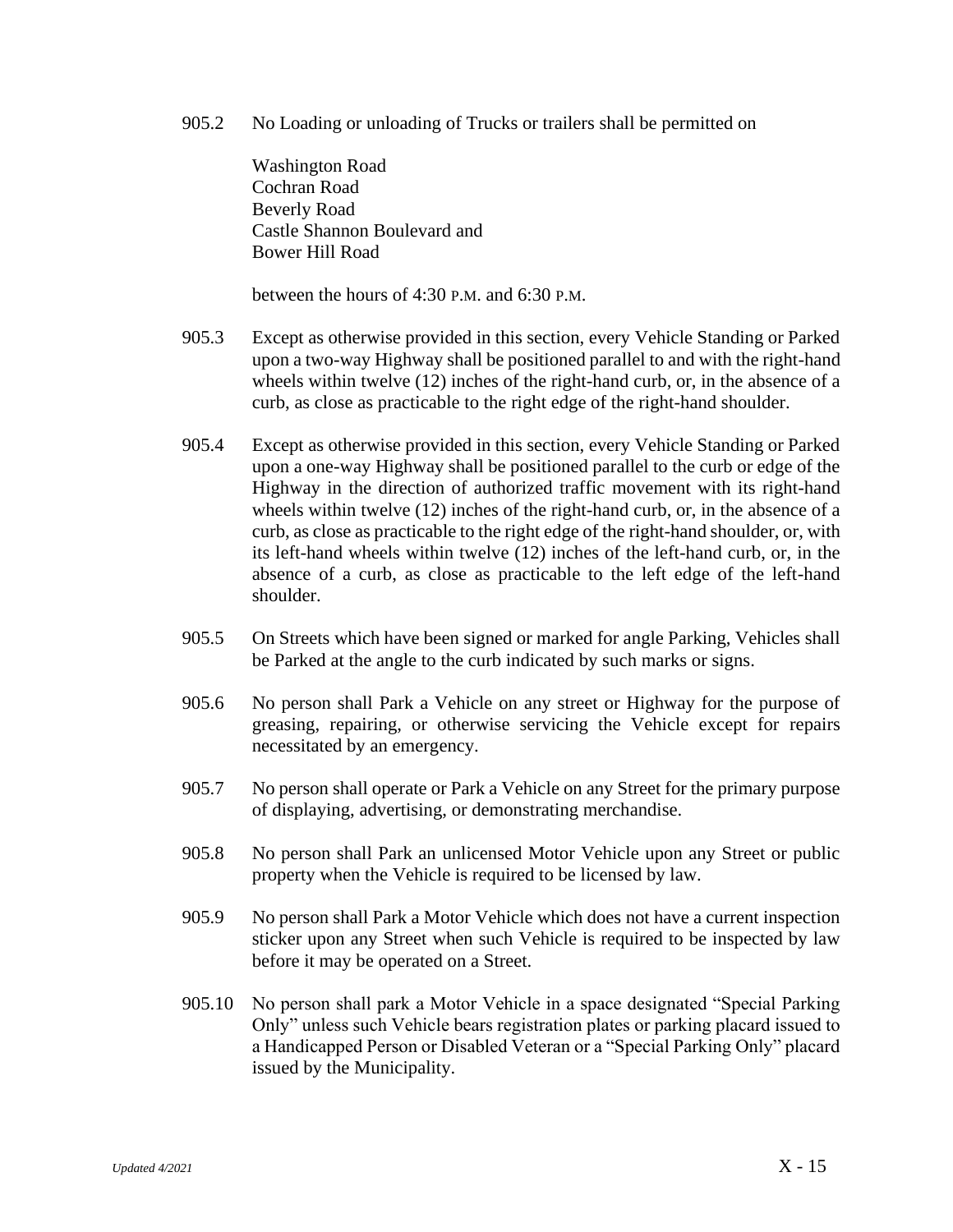- §906 Parking Overnight Prohibited. No Vehicle shall be permitted to Park upon any Street between the hours of 2:00 A.M. and 6:00 A.M. except:
	- 906.1 For limited overnight parking as provided in §907 or;
	- 906.2 In designated all night parking zones ("Permit Parking Zones") as authorized under §908; or
	- 906.3 In designated Special Permit Parking Spaces as authorized under §909.
	- 906.4 Individuals who utilize on-street overnight parking under any section of this chapter must still comply with all vehicle code regulations, local ordinances and posted signs regarding parking, including when one (1) inch or more of snow or ice is anticipated, or other emergency situation requires the streets to be clear. No specific notice to the individual requester need be given in this instance.
- §907 Limited Overnight Parking and Extended Parking will be allowed as follows:
	- 907.1 Limited Overnight Parking. Residents may request on-street overnight parking for up to twenty (20) nights per vehicle license plate per calendar year.
	- 907.2 The Manager may establish procedures to implement the requirements of this section including the form of requests under §907.1.
	- 907.3 The Manager may designate another employee or department to assume the Manager's responsibilities under this Part 9 of Chapter X.
- §908 Permit Parking Zones.
	- 908.1 A resident/owner of a vehicle shall make an application to the Police Department for a permit pursuant to the following conditions:
		- 908.1.1 Each application must contain the acknowledged signature of the owner of the vehicle verifying under oath that the applicant is the owner of the vehicle and that the issuance of such a permit is necessary to permit the applicant to park within one-tenth  $(^{1}/_{10})$ mile of the applicant's residence. Each application shall be accompanied by proof of residency. The form of such application shall be determined by the Manager.
		- 908.1.2 A semi-annual fee of one hundred fifty dollars (\$150) shall be paid to the Municipality of Mt. Lebanon. The fee may be amended from time-to-time by resolution of the Commission.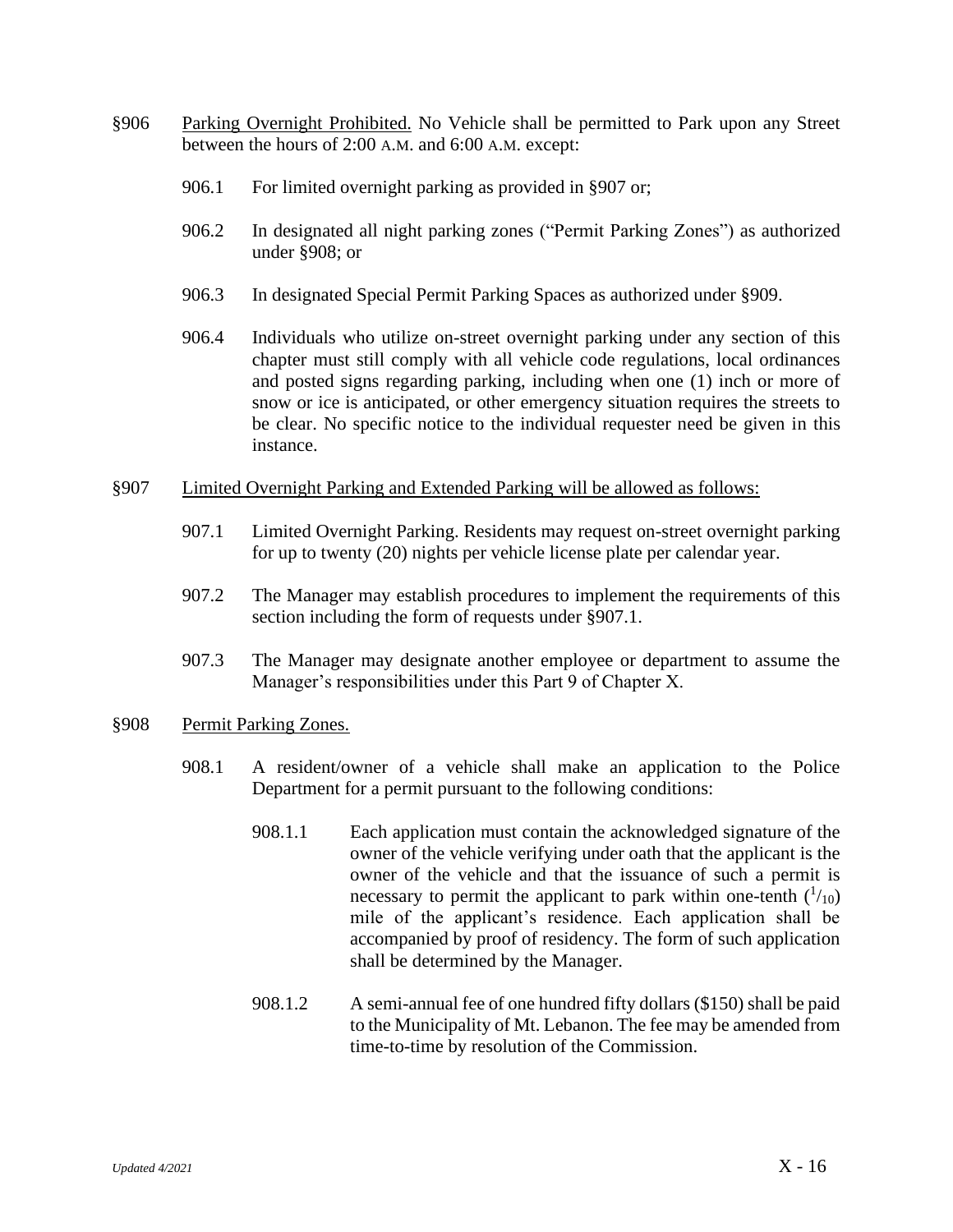- 908.1.3 A decal, mirror hanging, or other means of identification of the permit holder shall be established by the Manager. Failure to follow the established means of identification shall be grounds for revocation of the permit.
- 908.1.4 Permits for a Permit Parking Zone will be assigned pursuant to rules of uniform applicability which will generally be a maximum of one (1) per single residential unit or apartment, assigned on a first-come, first-served basis. If more space is available within a Permit Parking Zone, a maximum of two (2) such permits, again on a first-come, first-served basis, shall be issued to persons residing within a single residential unit or apartment within the Municipality. Permits may be reduced to one (1) from two (2) at renewal if there is unmet demand for one (1) per single residential unit or apartment.
- 908.1.5 Permit Parking Zones will be permitted only on those streets or portions of streets recommended by the Parking Enforcement Supervisor and approved by the Manager and only when requested by a majority of owners of properties abutting the proposed Permit Parking Zone or located directly across the street from properties abutting the proposed Permit Parking Zone or as otherwise provided in §909.3.
- 908.2 Permits are in effect only for the hours between 6:00 P.M. and 9:00 A.M.
- 908.3 The Municipality shall provide markings and signage for Permit Parking Zones.
- 908.4 In considering whether to recommend to the Manager that a particular street or portion of street be designated as a Permit Parking Zone, or whether to grant a permit for a Permit Parking Zone, the Parking Enforcement Supervisor shall consider the following factors, along with other factors, which in the Parking Enforcement Supervisor's discretion are relevant: the proximity of the affected properties to available public or private off-street parking; the availability to the affected properties of private off-street parking solutions; the availability of sufficient street width and capacity to assure the free movement of general vehicular traffic, fire, other public safety and public works vehicles; potential interference with access to fire hydrants and visibility of stop signs and traffic at or near intersections.
- 908.5 The Manager may establish temporary Permit Parking Zones for applicants who have been issued permits to construct off-street parking facilities. Temporary Permit Parking Zones shall remain in effect for a period of six (6) months, or until completion of construction of the off-street parking facilities, whichever is less.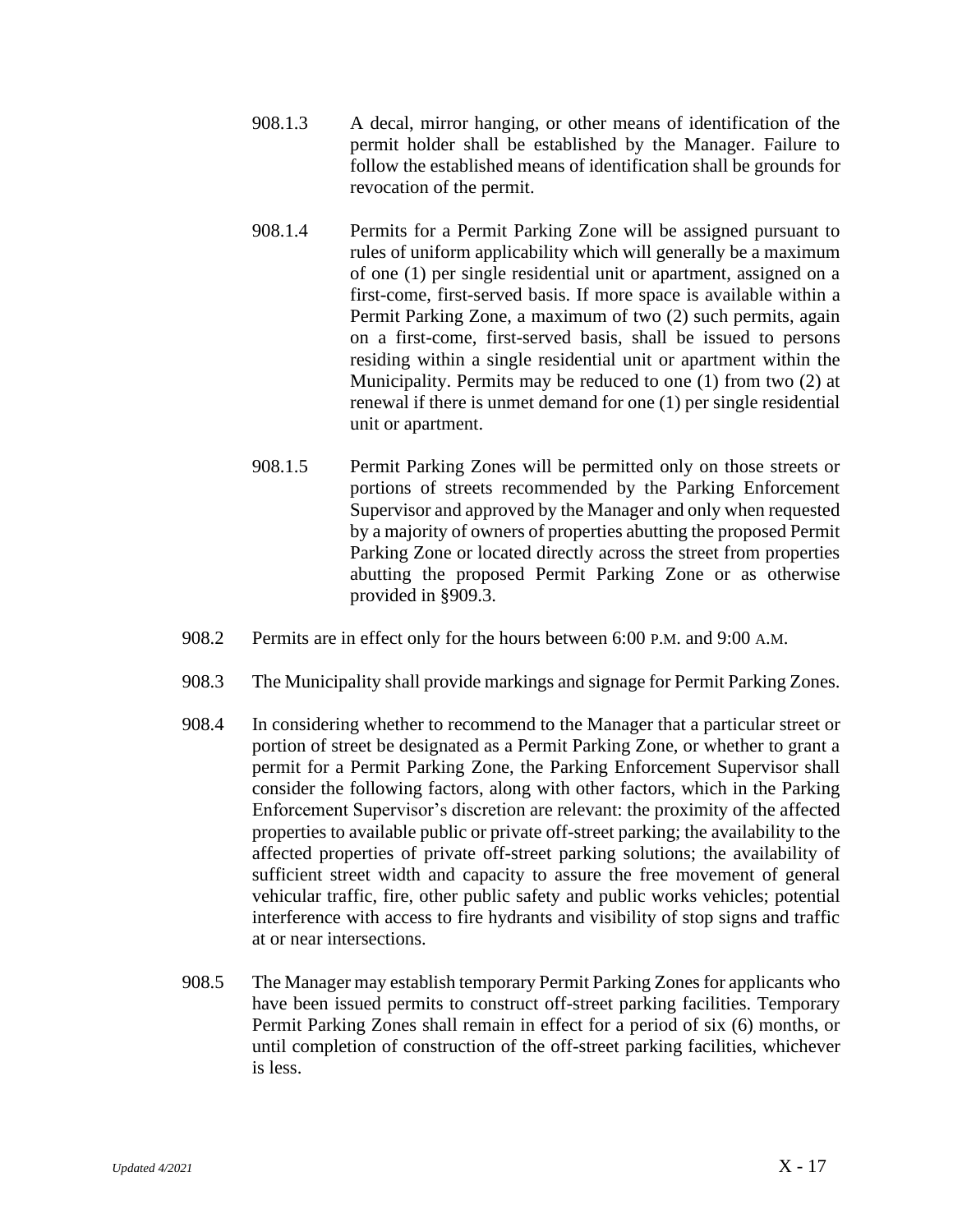- 908.6 Under and during emergency conditions, the manager may establish temporary Parking Permit Zones as the Manager deems necessary, subject to subsequent Commission approval.
- 908.7 Established Permit Parking Zones may be rescinded or modified at any time by the Commission. Compliance with all applicable rules and regulations is required in order to receive and use a permit for a Permit Parking Zone. There are no vested rights in permits, and all renewals will be subject to any changes in this ordinance and any applicable rules and regulations.
- §909 Special Permit Parking Spaces. Special Permit Parking Spaces may be established by the Manager for Single-Family Dwellings or Two-Family Dwellings (as defined in the Zoning Ordinance) for up to two (2) vehicle license plates per such dwelling only: when physical circumstances or conditions of the requester's property exist that render it impossible to park two vehicles off street without substantial financial cost; when good reason exists; and in accordance with this section.
	- 909.1 Good reason shall mean the presence of all of the following: the situation is expected to last more than twenty (20) days; the reason for the request is beyond the control of the requester; and off-street or alternative parking is not reasonably available.
	- 909.2 Reasons which are not beyond the control of the requester include: too many vehicles; vehicle is too large for existing space; inconvenience of having to rearrange cars; off-street or alternative parking is available but at a cost; or alternative parking is available but is not convenient.
	- 909.3 Special Permit Parking Spaces will not be granted if it would create a public safety issue or be detrimental to the public welfare. The Manager may designate the location of the Special Permit Parking Spaces, which may be different than the space requested by the applicant. The Manager may combine Special Permit Parking Spaces into a Permit Parking Zone or require that a request be resubmitted under §908.1 if more than one (1) Special Permit Parking Space within the same general area would otherwise result.
	- 909.4 Special Permit Parking Spaces will be authorized for the minimum duration possible and will never be authorized for more than one (1) year. A requester may reapply for Special Permit Parking Space when the authorized time has expired. There are no vested rights in spaces or permits, and all reapplications will be subject to any changes in this ordinance and any applicable rules and regulations.
	- 909.5 Special Permit Parking Spaces must receive the favorable recommendation of the Parking Enforcement Supervisor before the Manager may approve the request.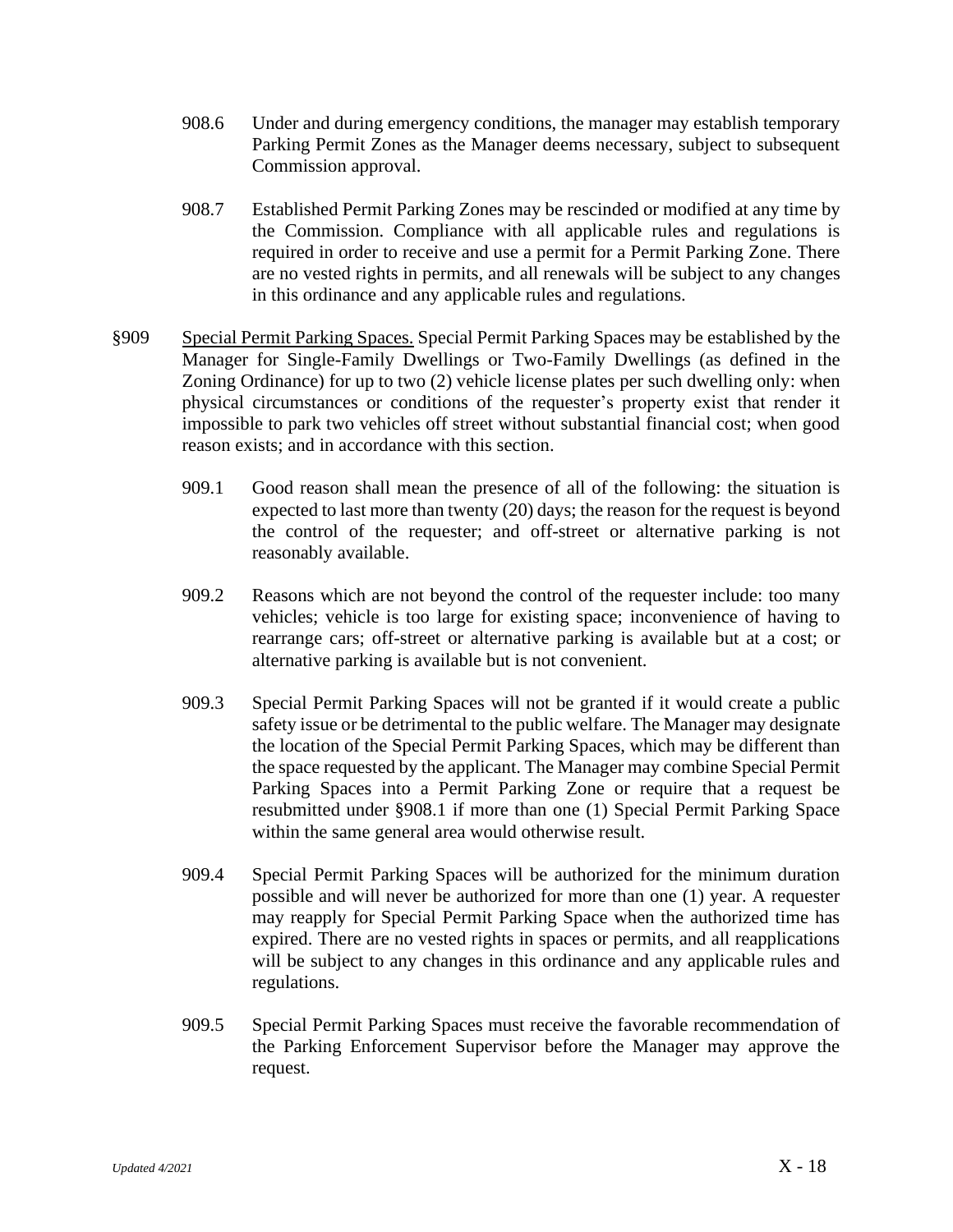- 909.6 The form of any application and the documentation to be submitted with the application shall be determined by the Manager, and will include the following:
	- 909.6.1 Each application must contain the acknowledged signature of the owner of the vehicle verifying under oath that the applicant is the owner of the vehicle and that the issuance of such a permit is necessary to permit the applicant to park within one-tenth  $(^{1}/_{10})$ mile of the applicant's residence. Each application shall be accompanied by proof of residency.
	- 909.6.2 A semi-annual fee of one hundred fifty dollars (\$150) shall be paid to the Municipality of Mt. Lebanon. The fee may be amended from time-to-time by resolution of the Commission.
	- 909.6.3 A decal, mirror hanging or other means of identification of the permit holder shall be established by the Manager. Failure to follow the established means of identification shall be grounds for revocation of the permit.
- 909.7 Permits are in effect only for the hours between 6:00 P.M. and 9:00 A.M.
- 909.8 The Municipality shall provide markings and signage for Special Permit Parking Spaces.
- 909.9 In considering whether to recommend to the Manager that a particular area be designated as a Special Permit Parking Space, or whether to grant a permit for a Special Permit Parking Space, the Parking Enforcement Supervisor shall consider the following factors, along with other factors, which in the Parking Enforcement Supervisor's discretion are relevant: the proximity of the affected properties to available public or private off-street parking; the availability to the affected properties of private off-street parking solutions; the availability of sufficient street width and capacity to assure the free movement of general vehicular traffic, fire, other public safety and public works vehicles; potential interference with access to fire hydrants and visibility of stop signs and traffic at or near intersections.
- 909.10 Established Special Permit Parking Spaces may be rescinded or modified at any time by the Commission. Compliance with all applicable rules and regulations is required in order to receive and use a permit for a Special Permit Parking Space.
- §910 Examples.
	- 910.1 Applicant lives 0.5 miles from a public garage or public parking lot. Applicant may still qualify for a Special Permit Parking Space. One-tenth  $(^{1}/_{10})$  of a mile or less is necessary for an alternative space to be viewed as a reasonably available alternative to the Special Permit Parking Space.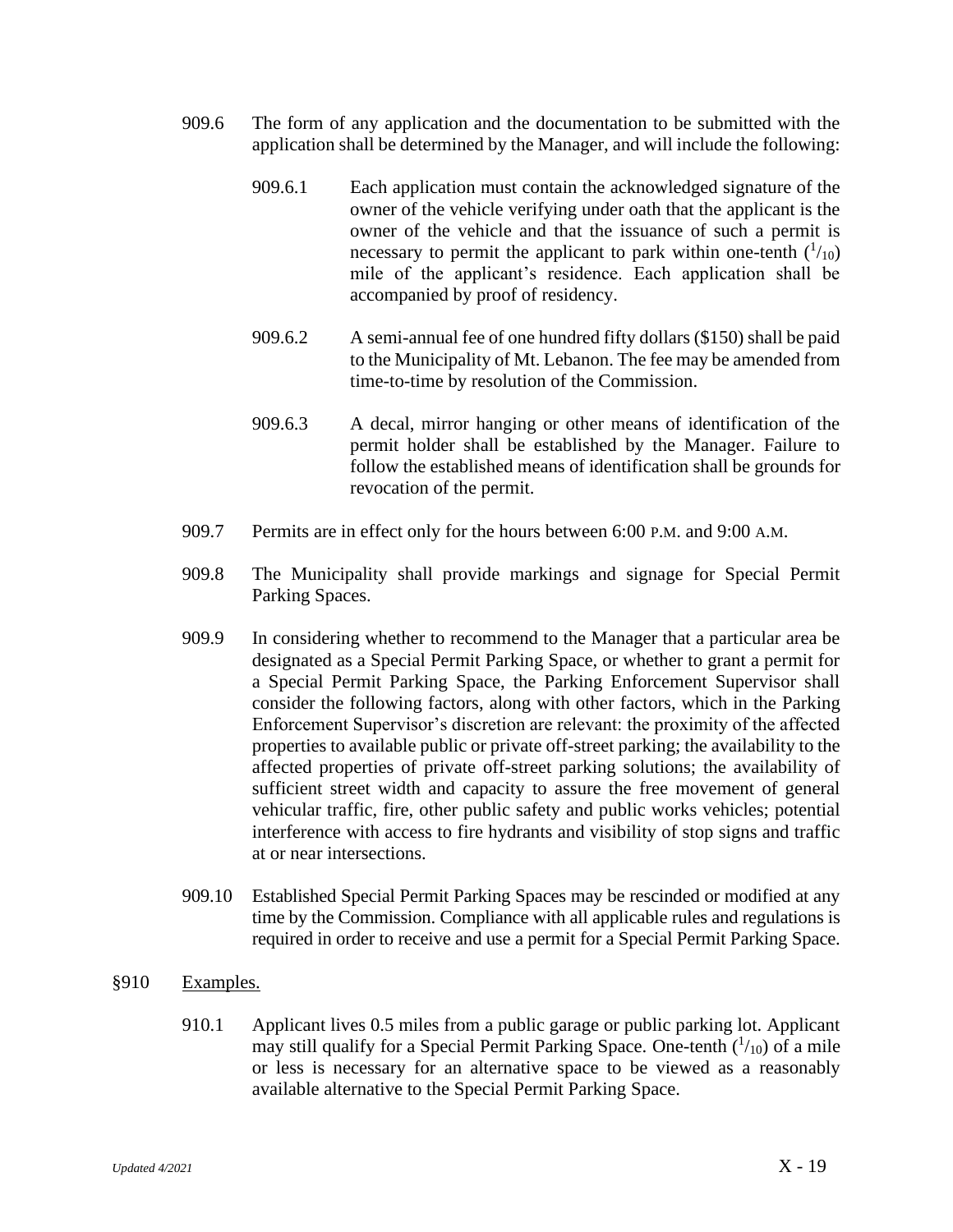- 910.2 Applicant can park one (1) vehicle off street but does not have room for two (2). Assuming all other requirements are met, applicant may qualify for one (1) Special Permit Parking Space, but not two (2).
- 910.3 Applicant has a garage but cannot fit a large SUV in the garage. This is not reason beyond the control of the applicant, and the garage will be deemed to be available parking.
- 910.4 In response to several requests on the same street, a Permit Parking Zone is established instead of Special Permit Parking Spaces. Applicant wishes to have a Special Permit Parking Space in front of applicant's house instead of using the Permit Parking Zone. This is not a reason beyond the control of applicant. The Permit Parking Zone is available and must be used.
- 910.5 A Permit Parking Zone is available, but often applicant may have to walk more than a one-tenth  $(1/_{10})$  of a mile depending on who else has parked in the Permit Parking Zone. This will not qualify for a Special Permit Parking Space. The Permit Parking Zone is available and must be used.
- 910.6 Applicant works late at night and does not wish to move or rearrange vehicles either at night or early the next morning when another member of the household works. This is not a reason beyond the control of applicant and does not support a Special Permit Parking Space.
- 910.7 Applicant has a Special Permit Parking Space but receives a citation or is towed when applicant leaves the vehicle parked during a snow event as set forth in §906.4. These actions are proper by the Municipality. Nothing in this ordinance permits the applicant to leave the vehicle parked on the street without regard to other relevant ordinances and restrictions.
- 910.8 During the day, vehicles are parked in the Special Permit Parking Space such that there is no space for applicant to park. No relief is available to applicant. The Special Permit Parking Space is not a reserved space; it only authorizes onstreet parking between 6 P.M. and 9 A.M.
- 910.9 A Special Permit Parking Space has been established. Later, several residents on the same street apply for a Special Permit Parking Space. The Manager establishes a Permit Parking Zone and requires overnight parking in accordance with those requirements. Residents must use the Permit Parking Zone even if the parking area is different from the Special Permit Parking Space.
- 910.10 A resident lives next to a public parking facility but there are no available permits. The public parking facility is not considered available parking.
- 910.11 A permit holder sells the holder's residence, and desires to transfer the permit along with the property. This is not permitted. A permit is not property, grants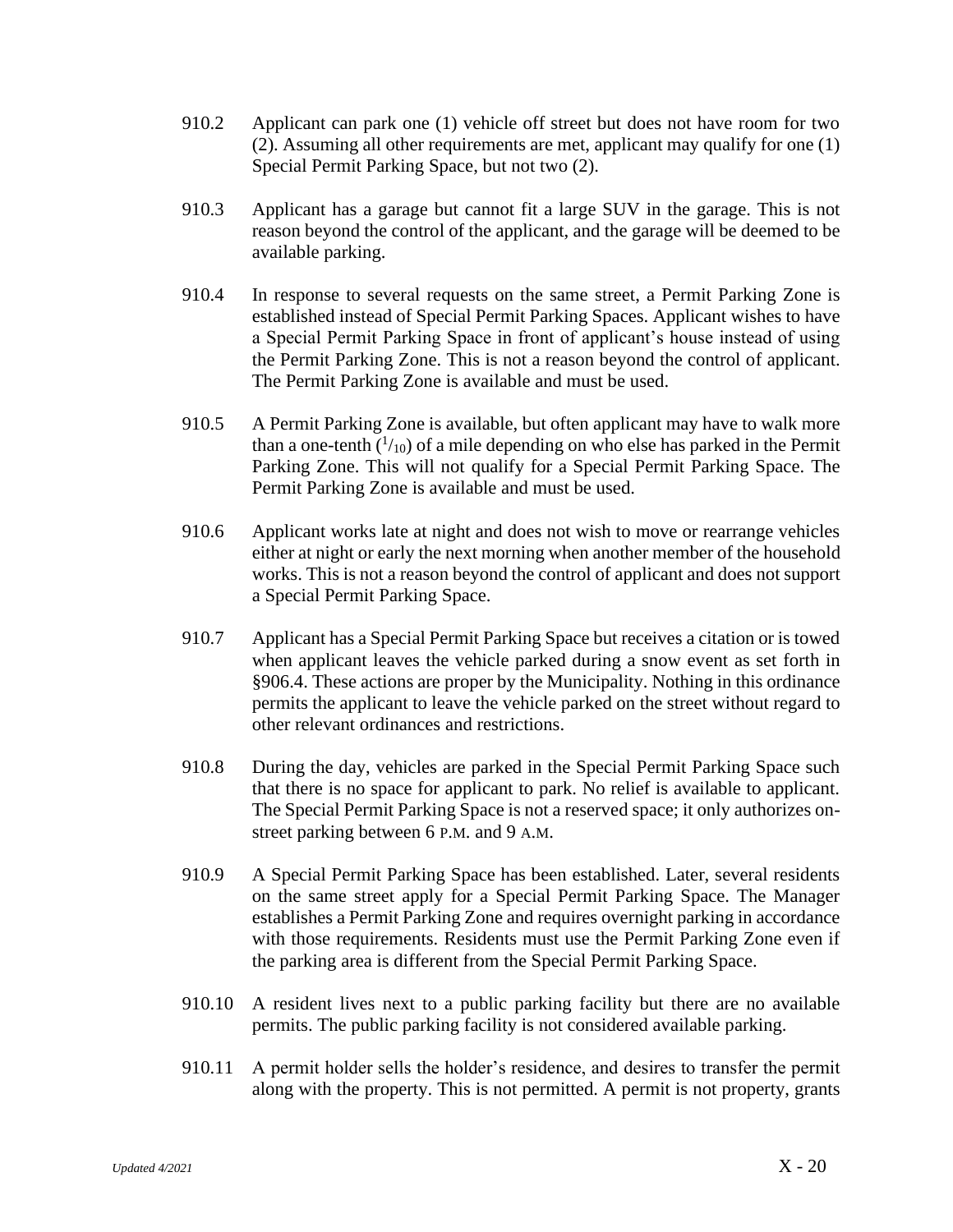no vested rights, and is not transferable. The new owner must apply for a permit, the issuance of which cannot be guaranteed.

- 910.12 The ordinance or other rules and regulations change, and a permit holder objects and wishes to be considered grandfathered in the old rules. This treatment is not available. There are not rights to the continuation of a permit, a Special Permit Parking Space, or a Permit Parking Zone, all of which are subject to change.
- §911 Parking Prohibited Following Accumulation of Snow. No Vehicle shall be permitted to Stand or Park upon any Street between the hours of 9:00 P.M. and 6:00 A.M. for the twenty-four (24) hour period following the accumulation of one (1) or more inches of snow and/or ice.
- §912 Storage of Motor Vehicles Prohibited Without a Permit.
	- 912.1 No Motor Vehicle or Vehicles shall be stored on property in the Municipality except for Motor Vehicles regularly used for transportation by the owners or occupants of the property or unless a permit has been issued by the Manager for the storage of the Vehicle or Vehicles.
	- 912.2 Any person desiring to store on property a Motor Vehicle not regularly used for transportation by the owners or occupants of the property where the Motor Vehicle is to be stored shall apply in writing to the Manager for a permit and include such information as the Manager may require. If the proposed Motor Vehicle storage will not adversely affect the general welfare of the Municipality and will not constitute a nuisance, the Manager shall issue the permit; otherwise, the permit shall not be issued, and the Manager shall give notice of the refusal to the applicant stating the reason for the refusal.
	- 912.3 Any Motor Vehicle stored on private property without a permit as required by this section shall be removed by the owner or occupant of the property within five (5) days after receiving notice from the Municipality to do so. In default thereof, the Municipality may cause the Vehicle to be removed and collect the costs thereof, together with a penalty of ten percent (10%) of municipal claims, and by action of assumpsit, or may seek relief by a bill of equity.
	- 912.4 After a person storing a Motor Vehicle without a permit as required by this section has been so notified by letter, each day the violation continues after five (5) days following such notice shall constitute an individual violation of this section. Each vehicle Parked in violation of this section shall constitute an individual violation.
	- 912.5 Any permit applicant or holder aggrieved by the action of the Manager in denying or revoking a permit, or by any other adverse determination of the Manager pursuant to the provisions of this §912, shall have the right of appeal to the Board of Appeals pursuant to the procedures set forth in the Administrative Code, Chapter I, §129.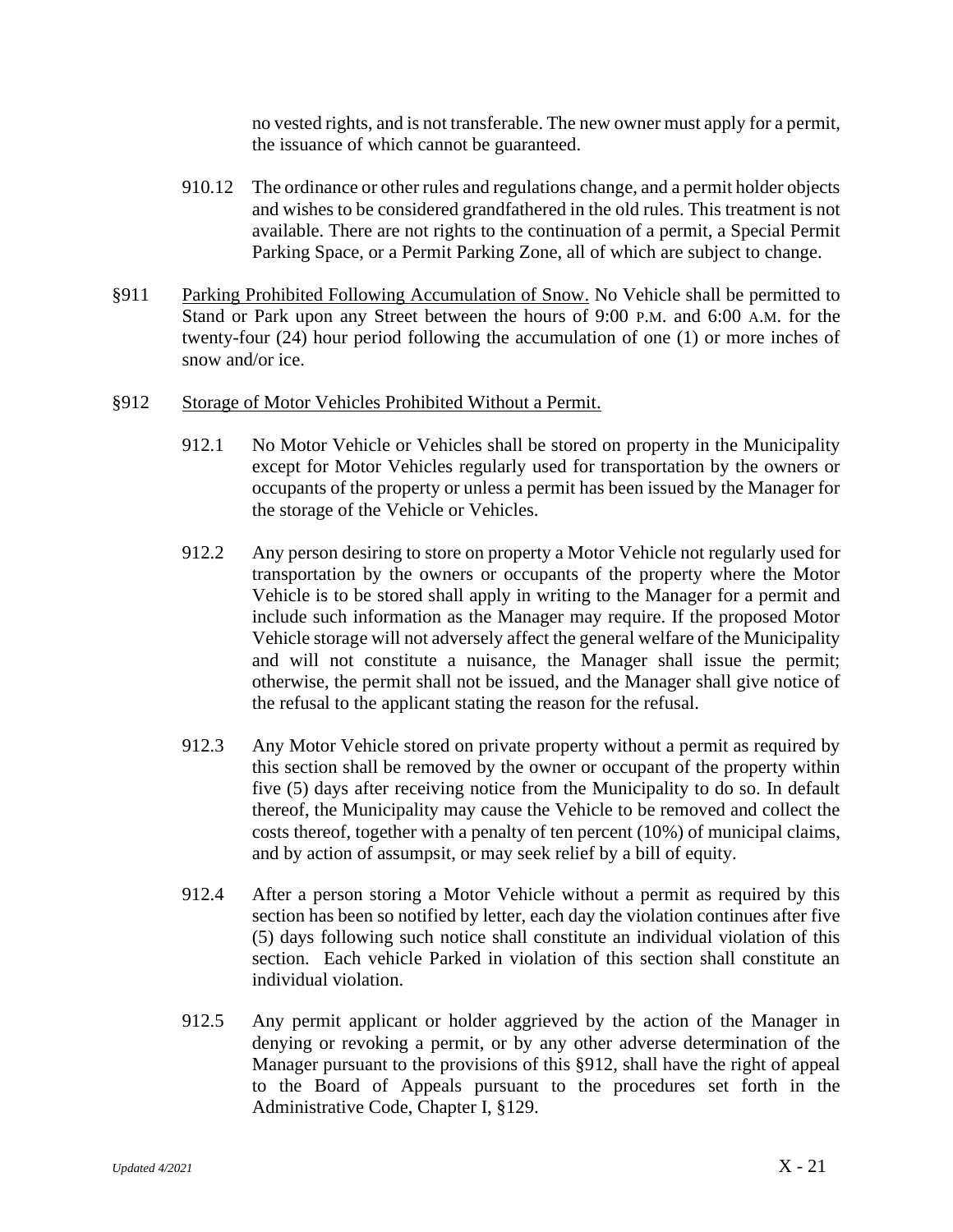#### §913 Parking Prohibited During Certain Hours and Days on Certain Streets.

- 913.1 No person shall Park a Vehicle during the hours specified, except on Sundays, on the Streets or parts of Streets designated in the Appendix of this chapter.
- 913.2 No person shall Park a Vehicle during the school hours specified, except on Sundays, on the Streets or parts of Streets designated in the Appendix of this chapter.
- 913.3 No person shall park a Vehicle on Sundays during the hours specified on the Streets or parts of Streets designated in the Appendix of this chapter.
- 913.4 No person shall Park a Vehicle at any time on the Streets or parts of Streets designated in the Appendix of this chapter.

#### §914 Parking Period Limit on Certain Streets and in Certain Off-Street Parking Facilities.

- 914.1 No person shall Park a Vehicle for a consecutive period of time longer than that specified between the hours indicated on the Streets or parts of Streets designated in the Appendix of this chapter with the following exceptions.
	- 914.1.1 A resident of the Streets or parts of Streets designated in the Appendix to this Chapter may Park a Vehicle for a consecutive period of time longer than that specified between the hours indicated if said resident shall meet all of the following requirements:
		- 914.1.1.1 That the Street on which the resident lives is not designated as an arterial street in the Mt. Lebanon Comprehensive Transportation Study.
		- 914.1.1.2 That the resident has no off-street parking space.
		- 914.1.1.3 That the resident not Park in a business or commercial area.
		- 914.1.1.4 That the resident not Park in a metered zone or space.
		- 914.1.1.5 No permission will be granted to park more than two (2) vehicles per Dwelling Unit.
	- 914.1.2 A resident on Miami Avenue and Baywood Avenue, between Cochran Road and Mabrick Avenue, may park a vehicle for a consecutive period of time longer than that specified between the hours indicated.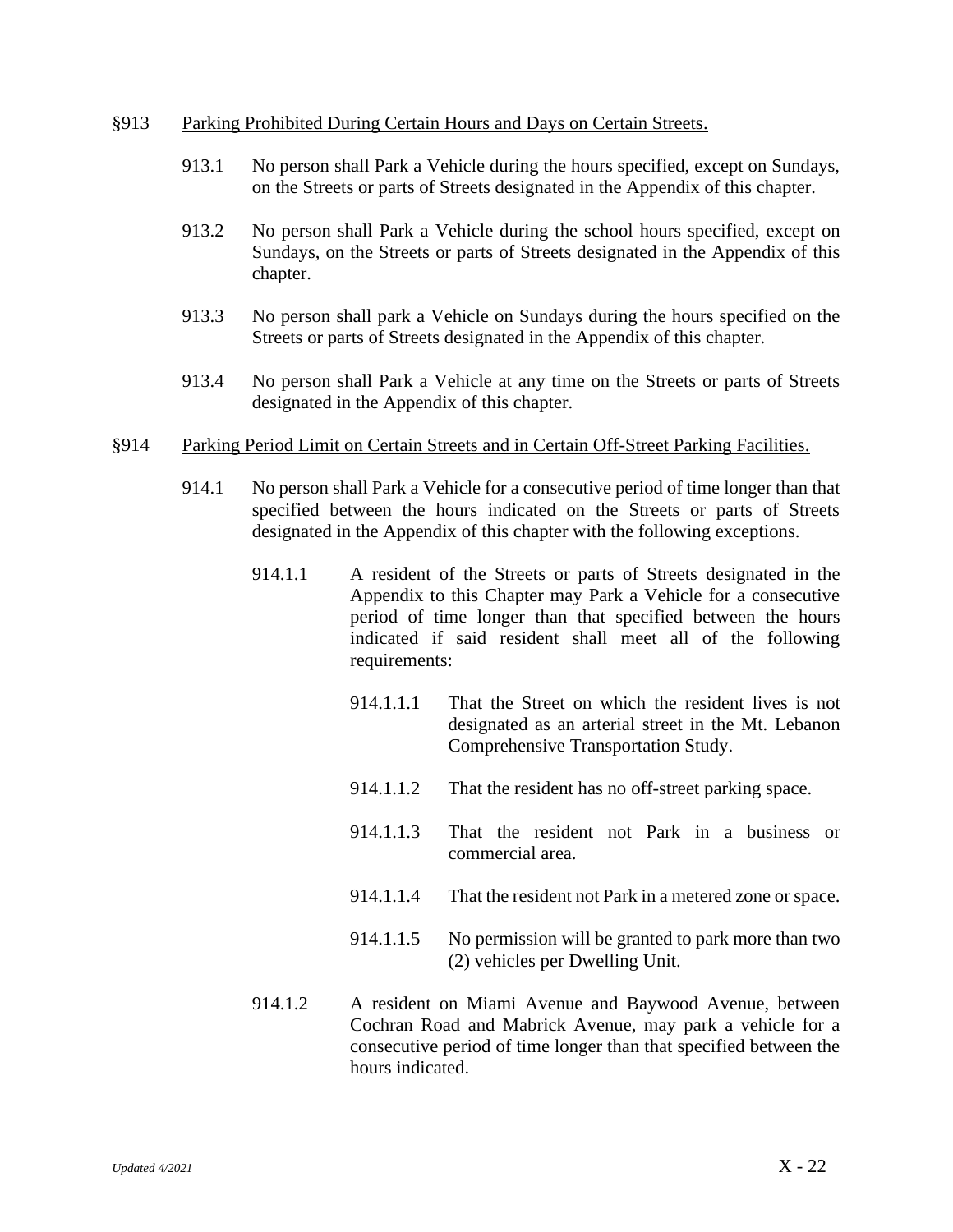- 914.2 Any resident who meets the requirements of §§914.1.1 or 914.1.2 and desires to Park on a Street for consecutive periods of time longer than specified between the hours indicated shall apply in person to the Mt. Lebanon Police Department. pursuant to the following requirements:
	- 914.2.1 Each application must contain the acknowledged signature of the owner of the vehicle verifying under oath that he is the owner of the vehicle. Each application shall be accompanied by proof of residency and vehicle ownership. The form of such application shall be determined by the Manager.
	- 914.2.2 An annual fee of fifty dollars (\$50) shall be paid to the Municipality of Mt. Lebanon. The fee may be amended from time to time by resolution of the Commission.
	- 914.2.3 A decal to be supplied by the Municipality shall be permanently affixed in the rear driver's side vehicle window. Failure to permanently affix the decal to the window shall be grounds for revocation of the permit.
	- 914.2.4 Permits are not transferable to non-permit vehicles.
	- 914.2.5 Permits shall be valid only on the street where the resident lives.
	- 914.2.6 No permission will be granted to Park more than two (2) vehicles per dwelling unit for applications under §914.1.2.
	- 914.2.7 No permission will be granted to park on any street in violation of any other provision of this Chapter X, including but not limited to §906 (Parking Overnight Prohibited) and §911 (Parking Prohibited Following Accumulation of Snow).
	- 914.2.8 Permits shall be in effect only for the hours between 8:00 A.M. and 6:00 P.M.
- 914.3 No person shall Park any Vehicle in any Off-Street Parking Facility during the hours established and posted by the Municipality beyond the period of time established by notice on the Parking meter for the individual Parking space in which such Vehicle is Parked, or beyond the period of time, if any, fixed and posted by the Municipality where there are no Parking meters.
- 914.4 Each consecutive period, equal in length to the limited Parking period as specified in this section, that a Vehicle is Parked in violation of the provisions of this section shall be deemed a separate offense.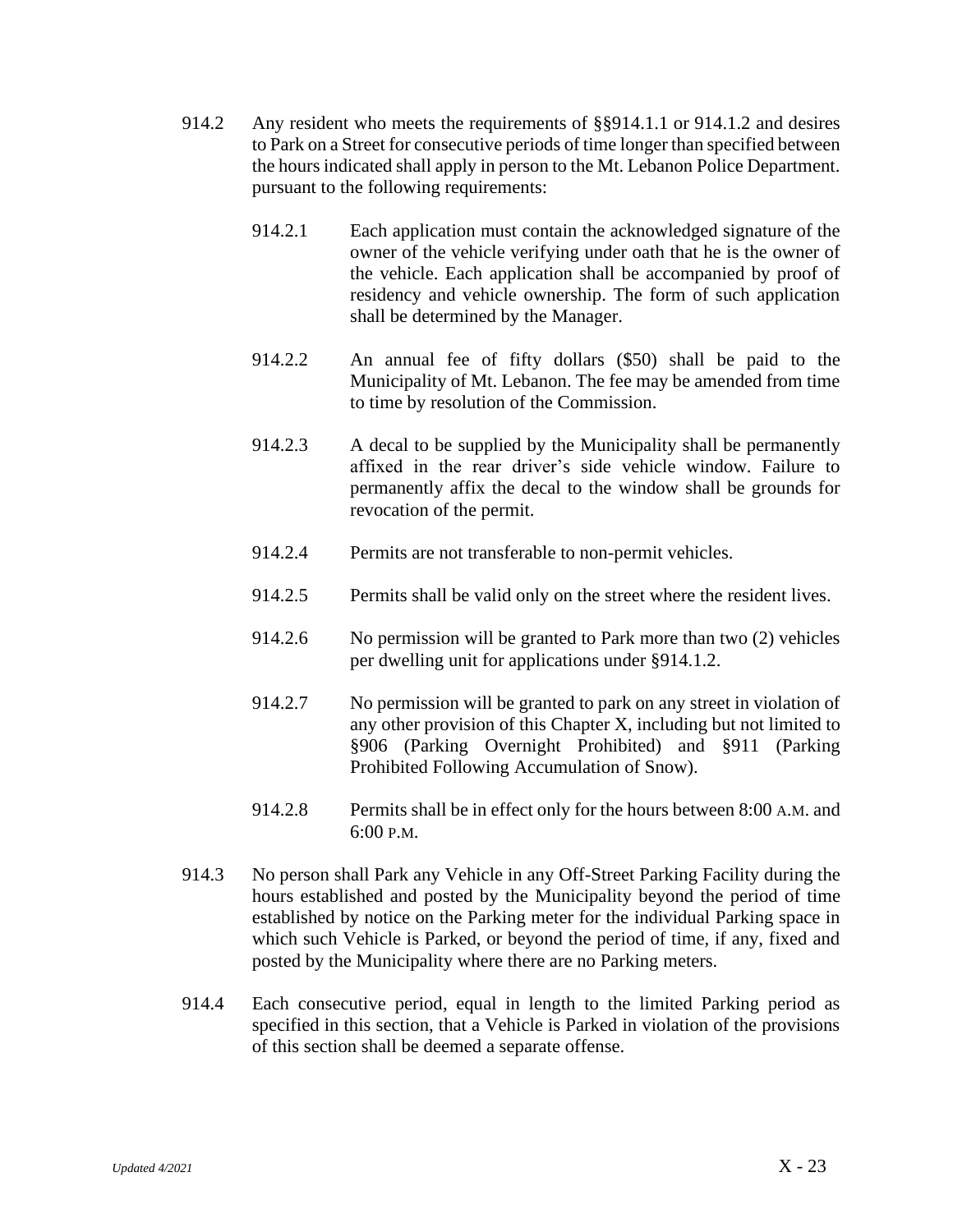- 914.5 The movement of a Parked Vehicle to a nearby location in the same limited Parking period area solely for the purpose of avoiding violation of this subsection shall not affect application of this subsection to such Vehicle.
- 914.6 Any resident aggrieved by the action of the Police Department denying permission to park on certain streets pursuant to the provisions of this §914, shall have the right of appeal to the Traffic Board pursuant to the procedures set forth in the Administrative Code, Chapter I, §142.

### §915 Temporary On-Street Parking For Lessees in Mt. Lebanon's South and North Garage and other parking facilities.

- 915.1 No person shall park a vehicle for a consecutive period of time longer than that specified between the hours indicated on the streets or parts of streets designated in the appendix of this chapter with the following additional exceptions.
- 915.2 The owner of the vehicle must have a current lease in a Mt. Lebanon parking facility as of a date specified by the Manager and must be displaced from such leased space due to repairs to such facility.
- 915.3 Temporary On-Street parking shall be confined where possible to the following streets or portions of streets:

Academy Avenue – north side from entrance to Rollier's lot to 26 Academy Avenue

Florida Avenue – East side from Lebanon Avenue to 705 Florida Avenue (South Garage); west side from Lebanon Avenue to 824 Florida Avenue; west side from north boundary of 670 to south boundary 680 Florida Avenue.

Magnolia Place – north side from Summit Way to Mabrick Avenue.

Parse Way – east side from Alfred Street to North Parking Garage; west side from rear of North Lot to Shady Drive East.

Roselawn Avenue – west side from 728 Roselawn Avenue to Lawncroft Avenue

Shady Drive West – south side from 29 Shady Drive West (at South Meadowcroft Avenue) to Rollier's entrance.

Wisteria Avenue – east side from Lawncroft Avenue to Buchanan Place.

915.4 A vehicle owner who meets the requirements of this §915 may park on the streets or portions of streets set forth at §915.3 pursuant to the following requirements.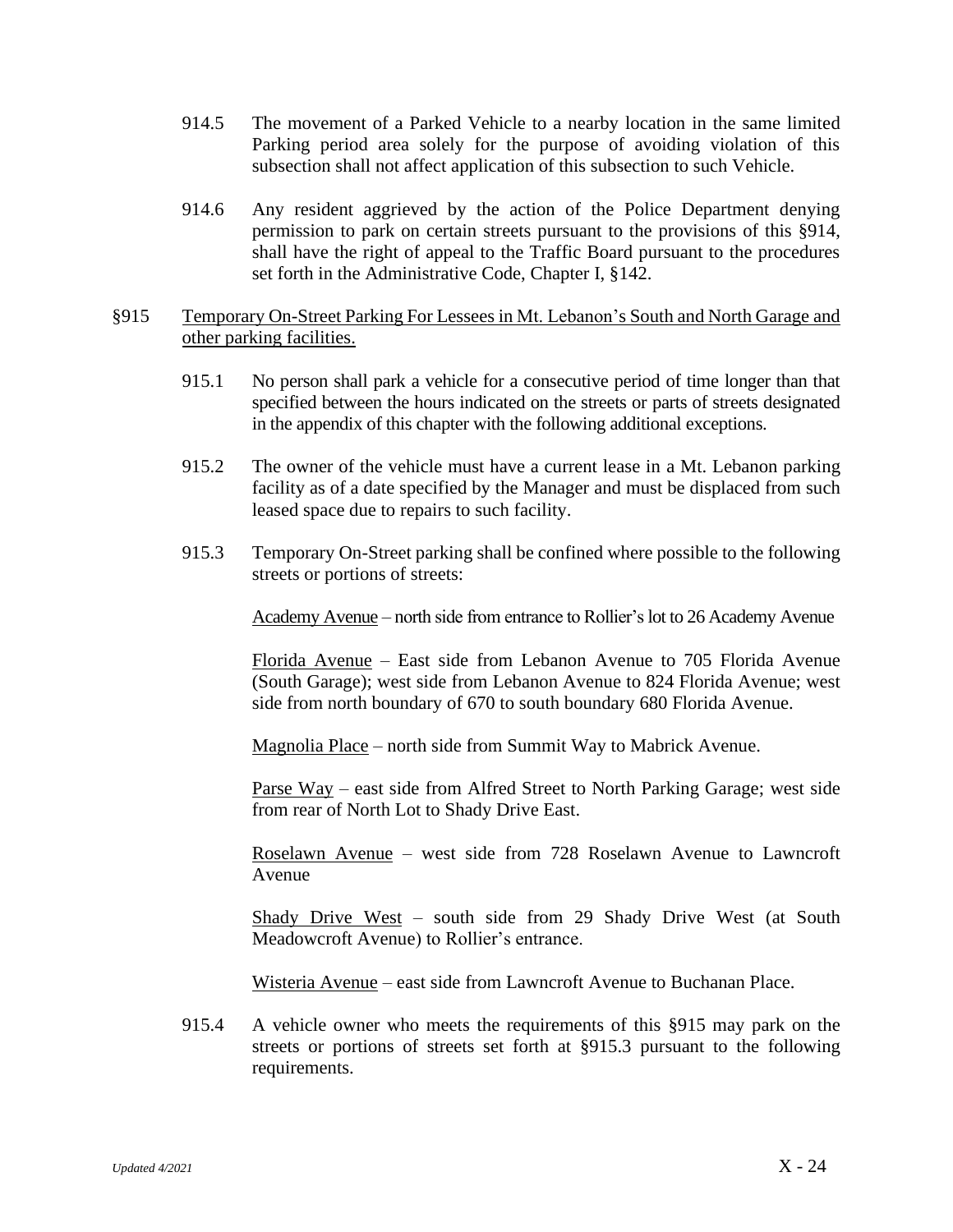- 915.4.1 The vehicle owner shall make application to the Municipality for a Temporary On-Street Parking Permit.
- 915.4.2 A monthly fee of forty dollars (\$40) shall be paid to the Municipality.
- 915.4.3 A placard to be supplied by the Municipality shall be affixed to the rear view mirror or visibly displayed face up on the dashboard of the vehicle if not equipped with a rear view mirror. Failure to affix or place the placard to the appropriate location shall be grounds for revocation of the permit.
- 915.4.4 Permits are not transferable.
- 915.4.5 No permission will be granted to park on any street in violation of any other provision of this Chapter X, including but not limited to, §906 (Parking Overnight Prohibited) and §911 (Parking Prohibited Following Accumulation of Snow).
- 915.4.6 Permits shall be in effect only for the hours between 8 A.M. and 6 P.M. Monday through Saturday.
- 915.5 Temporary On-Street Parking Permits issued pursuant to this §915 may be rescinded or modified at any time by the Commission.
- 915.6 The location of Temporary On-Street Parking Zones established pursuant to this §915.3 shall be marked and signed by the Municipality.
- 915.7 Any Temporary On-Street Parking Permits issued pursuant to this §915 shall remain in effect until a date selected by the Manager.

#### §916 Metered Parking.

- 916.1 Parking meters shall be erected on certain Streets or parts of Streets where Parking time is limited as indicated in the Appendix of this chapter, which upon deposit of a coin, coins, authorized token, or authorized tokens, as hereinafter provided or other authorized payment device or method approved by the Municipality, will indicate the duration of the legal Parking period and the time when such period has elapsed. The maximum time available on a Street Parking meter shall conform with the Parking periods established by §914 of this chapter.
- 916.2 Metered Parking spaces shall be approximately twenty-two (22) feet in length or shall otherwise provide for the movement of Vehicles of reasonable size into and out of the spaces. Spaces shall be marked by lines on the curb or pavement, or by other appropriate means.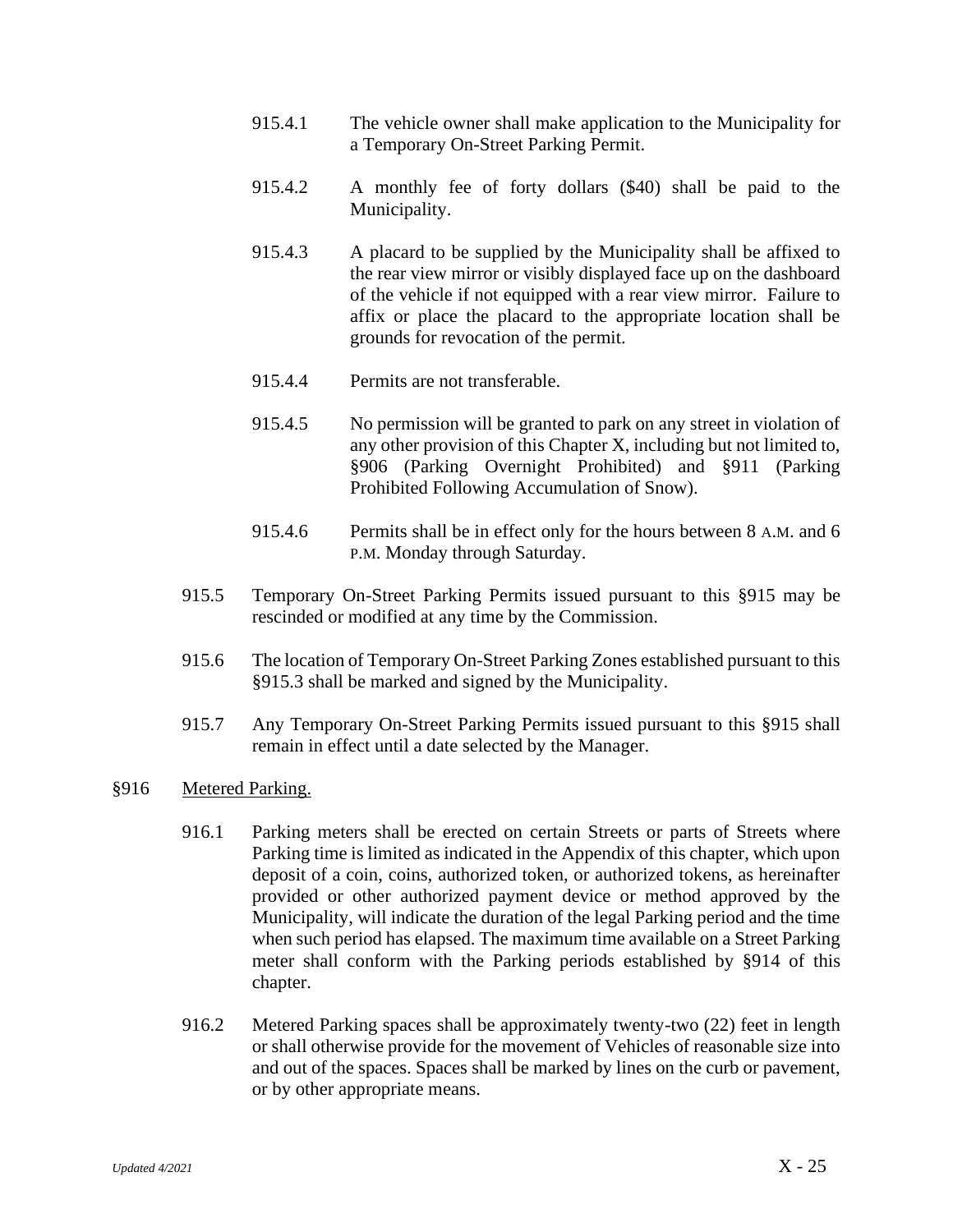- 916.3 In order that the period during which a Vehicle is Parked may be accurately measured the owner or operator of a Vehicle Parking at a metered space on a Street or in an Off-Street Parking Facility during the hours of limited Parking shall deposit, immediately upon entering the space, a coin, coins, authorized token, or authorized tokens, in the meter in accordance with the instructions on the meter and shall properly operate the meter by fully turning the meter handle after the insertion of each coin and/or token.
- 916.4 No person shall deposit or cause to be deposited in any Parking meter on a Street or in an Off-Street Parking Facility a slug, device or metallic substitute for a coin of the United States or an authorized token.
	- 916.4.1 An authorized token shall mean a metallic circular device impressed with the working "Mt. Lebanon PA" on one face of the token and the working "Parking Meter Token" on the opposite face of the token. The Municipality is solely authorized to fabricate or have fabricated authorized tokens.
- 916.5 No person shall deface, tamper with, damage, open or willfully break, destroy or impair the usefulness of any Parking meter installed on a Street or in an Off-Street Parking Facility.
- 916.6 No person shall Park a Motor Vehicle across a line or marking designating a metered Parking space, or Park the Vehicle in any way so that it will not be wholly within a Parking space.
- 916.7 Nothing contained in this section or in any ordinance hereafter establishing Parking meter zones shall be construed to permit Standing or Parking which by other sections of this chapter is prohibited.
- 916.8 Parking meters at all Street locations approved by this Chapter, except for those along Beverly Road, Central Square, Overlook Drive, Ralston Place and Washington Road shall provide thirty (30) minutes for each quarter or authorized token deposited up to the maximum time permitted at that location by this Chapter. Parking meters at locations approved by this Chapter along Beverly Road, Overlook Drive, Ralston Place and Washington Road and the meters on Central Square closest to Washington Road shall provide twenty (20) minutes for each quarter or authorized token deposited up to the maximum time permitted at the location.
- 916.9 Notwithstanding the other provisions of this section, persons using Vehicles to momentarily load or unload freight or passengers shall be excused from putting coins in the Parking meters.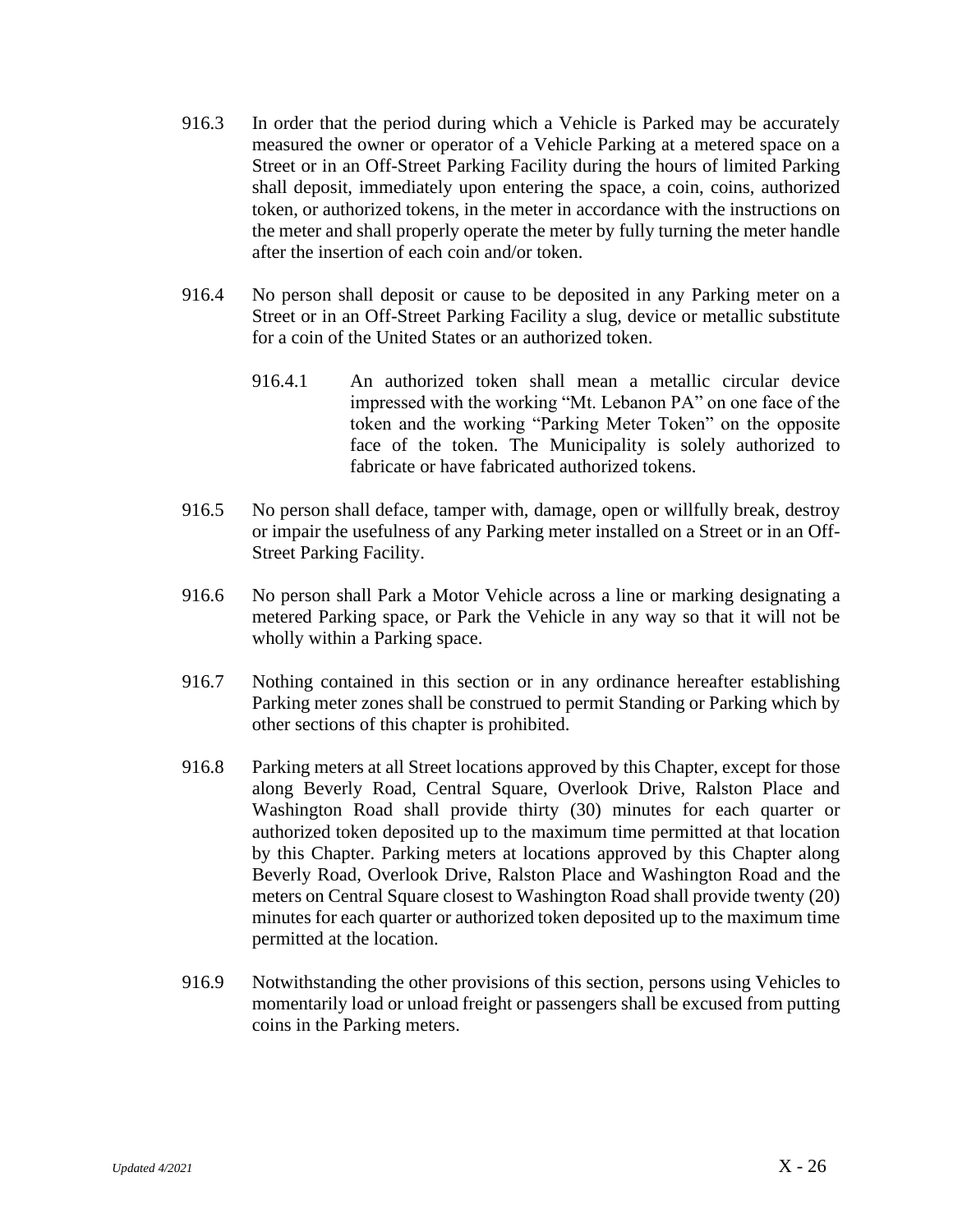# **PART 10 TRAFFIC FLOW**

- §1001 Through Highways. The Streets and parts of Streets designated in the Traffic Appendix are declared through Highways for the purpose of enforcing §6124 of the Pennsylvania Vehicle Code.
- §1002 One-Way Streets. The Streets and parts of Streets designated in the Traffic Appendix are declared One-way Streets. A sign indicating the direction of traffic shall be erected and maintained at every Intersection of any one-way Street.
- §1003 No-Turn Locations.
	- 1003.1 Where designated in the Traffic Appendix, no operator of a Vehicle shall make turns where and when prohibited.
	- 1003.2 Where designated in the Traffic Appendix, no operator of a Vehicle shall make a right turn on a red Traffic-Control Signal indication.
- §1004 No-Passing Areas. No operator of a Motor Vehicle shall overtake and pass another Vehicle traveling in the same direction upon the Streets and parts of Streets indicated in the Appendix of this chapter.
- §1005 Speed Limits. Unless otherwise designated in the Traffic Appendix, the maximum speed on the Streets of the Municipality shall be twenty-five (25) miles per hour.
- §1006 Stop Signs and Traffic-Control Signals. Stop signs and Traffic-Control Signals shall be located where specified in the Traffic Appendix.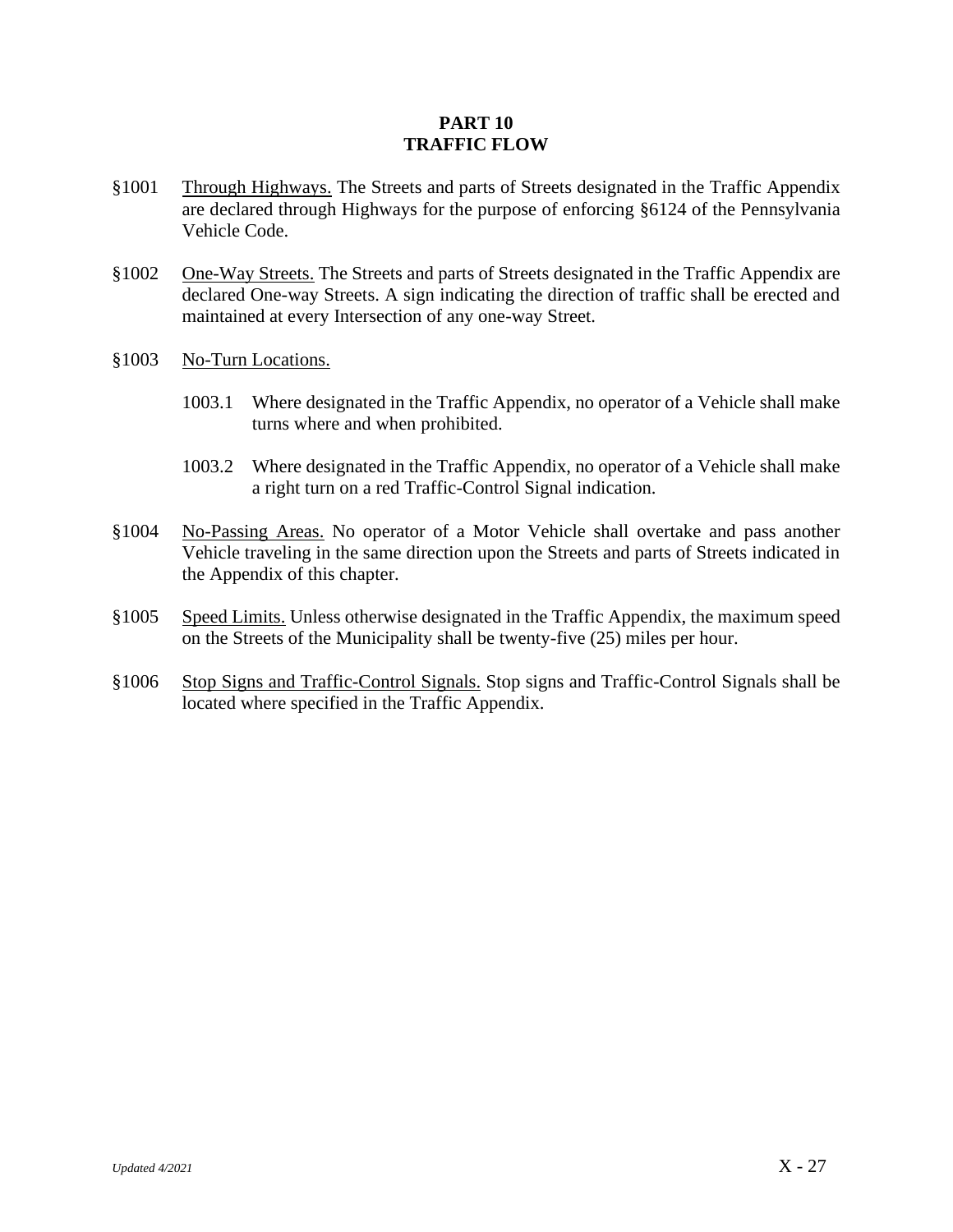# **PART 11 MISCELLANEOUS PROVISIONS**

- §1101 Pedalcycles, Skateboards, Coasters, Skates, etc.
	- 1101.1 No person shall ride a Pedalcycle, skateboard, coaster, skates, or similar device upon any Street or Sidewalk in a careless manner or in such a manner as to endanger the safety or property of any person. For purposes hereof, "careless" shall mean without due caution and circumspection, in a manner so as to endanger, or be likely to endanger, a person or property.
	- 1101.2 Notwithstanding the previous subsection, no person shall ride a Pedalcycle, skateboard, coaster, skates, or similar device upon any sidewalk in any Commercial District.
	- 1101.3 When used in this section, the term "Motorized Scooter" shall mean any twowheeled device that has handlebars, is designed to be stood or sat upon by the operator and is powered with an electric, gasoline or alcohol fueled motor that is capable of propelling the device with or without human propulsion.
	- 1101.4 No person shall ride a Motorized Scooter upon any sidewalk in the Municipality.
- §1102 Immobilizing Vehicles.
	- 1102.1 Definitions. For the purpose of this Chapter, the following terms and words are defined as follows:

Boot, Booting, or Booted: The act of immobilizing a motor vehicle in such a manner as to prevent its operation with a device or by means which will cause no damage to such vehicle unless it is moved while such device is in place or such means are employed.

Unsettled Citations: Citations for unpaid parking violations for which a citation/summons has been issued to which either no response has been made or for which a warrant has been issued and including adjudicated citations for which the fines and costs imposed are unpaid.

Unsettled Parking Violations: Violations of the parking, standing or stopping regulations of the Municipality or the Pennsylvania Motor Vehicle Code which are outstanding and unpaid over thirty (30) days from the date of issuance.

1102.2 Boot Installation. A motor vehicle found parked within the Municipality upon any public ground, at any time, may, by or under direction of the Manager or his designee or any Police Officer, be booted if there are five (5) or more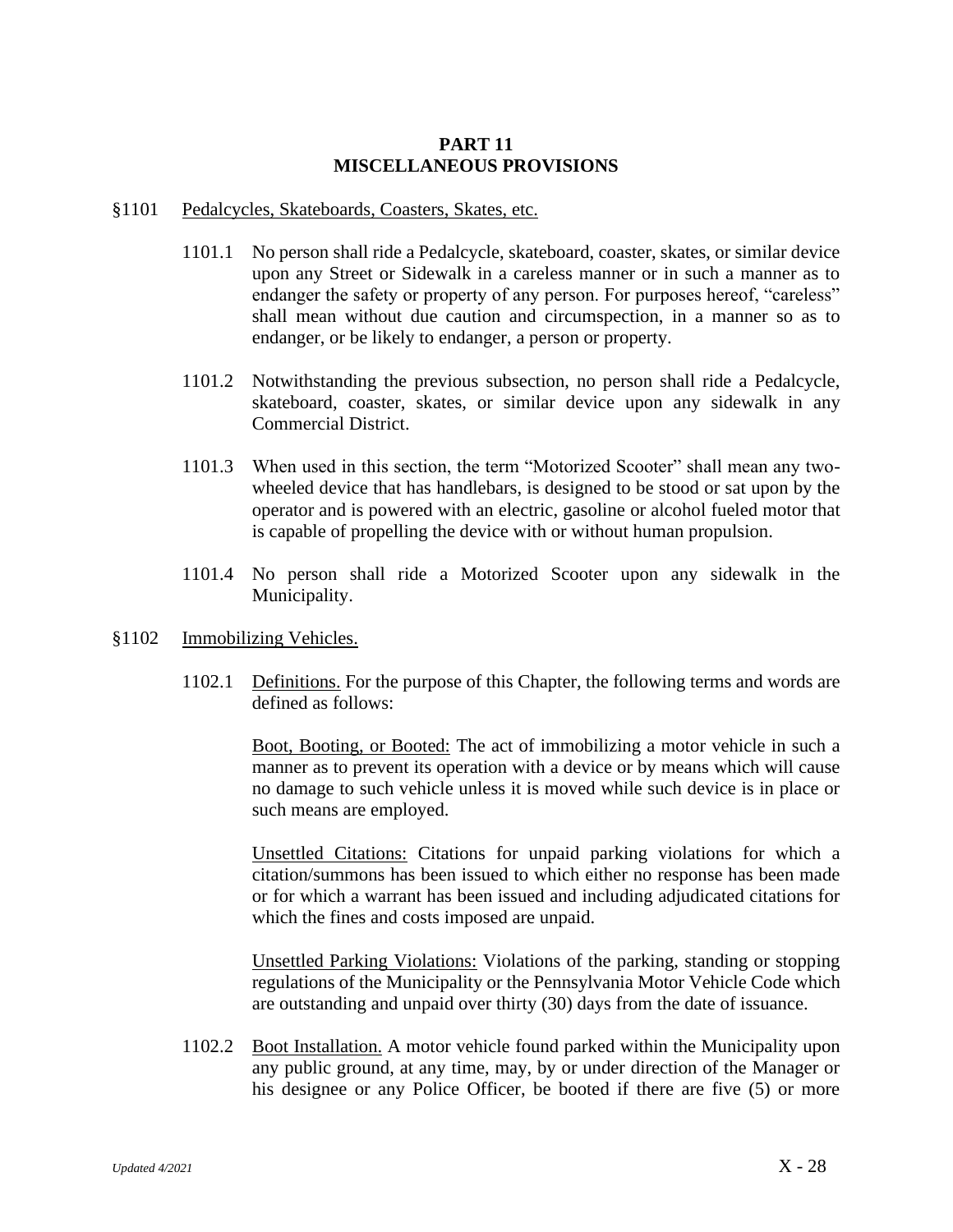unsettled parking violations or three (3) or more unsettled citations or one (1) or more arrest warrants as a result of parking violations pending against the owner of the motor vehicle.

- 1102.3 Notice of Booting. Upon booting of such motor vehicle, the employee or Police Officer of the Municipality shall place or cause to be placed on the vehicle, in a conspicuous manner, notice sufficient to warn any individual that the vehicle has been immobilized, and that any attempt to move the vehicle might result in damage to the vehicle. The notice shall also outline the procedure for obtaining removal of the boot. As soon as practicable, the employee or Police Officer shall provide the owner of the booted vehicle, at the owner's request, with a list of the prior unsettled parking violations or unsettled citations for which, or on account of which, such vehicle was booted.
- 1102.4 Removal of Boot. The owner of a booted vehicle, or other authorized person, shall be permitted to secure the release of the vehicle upon: (i) Depositing of the collateral required for his or her appearance before a District Magistrate to answer for each unsettled citation; or paying the amount of the fine, penalty and court costs, if any, for each unsettled citation and each unsettled parking violation; and, (ii) Payment of the booting fees, as prescribed in §1102.7 of this Chapter.
- 1102.5 Immobilization Hearing. The owner of a booted vehicle, or other authorized person, shall have the right to a post-immobilization hearing, limited to the determination of the validity of the booting. Such hearing must be requested within ten (10) days after the vehicle is booted and shall be conducted by a hearing officer appointed by the Manager. The hearing shall be held during normal business hours within one (1) business day of the demand therefor. The post-immobilization hearing will not be determinative of or adjudicate the merits of any citation or violation issued relative to any immobilized vehicle but will be limited solely to whether the vehicle was properly subject to booting under the provisions of this ordinance.
- 1102.6 Towing and Storage of Vehicles. The boot shall remain in place for seventytwo (72) hours, except as provided below, unless the owner has complied with §1102.4 of this Chapter regarding payment of fines, costs and fees. If such compliance has not occurred within seventy-two (72) hours, the vehicle shall be towed and impounded under the provisions of §1103 of this Chapter. If the booting occurs when a vehicle is parked in violation of any provision of the law or any ordinance of the municipality or, if the booted vehicle or the immobilization device appear to have been tampered with, then such vehicle is subject to immediate towing and impounding. Towing and storage fees shall be paid, along with the fees specified in §1102.4 of this Chapter, before the owner or authorized person of such vehicle shall be permitted to repossess or secure the release of the vehicle. If the Owner has all citations and unsettled violations dismissed, towing, storage and booting fees shall be paid by the Municipality.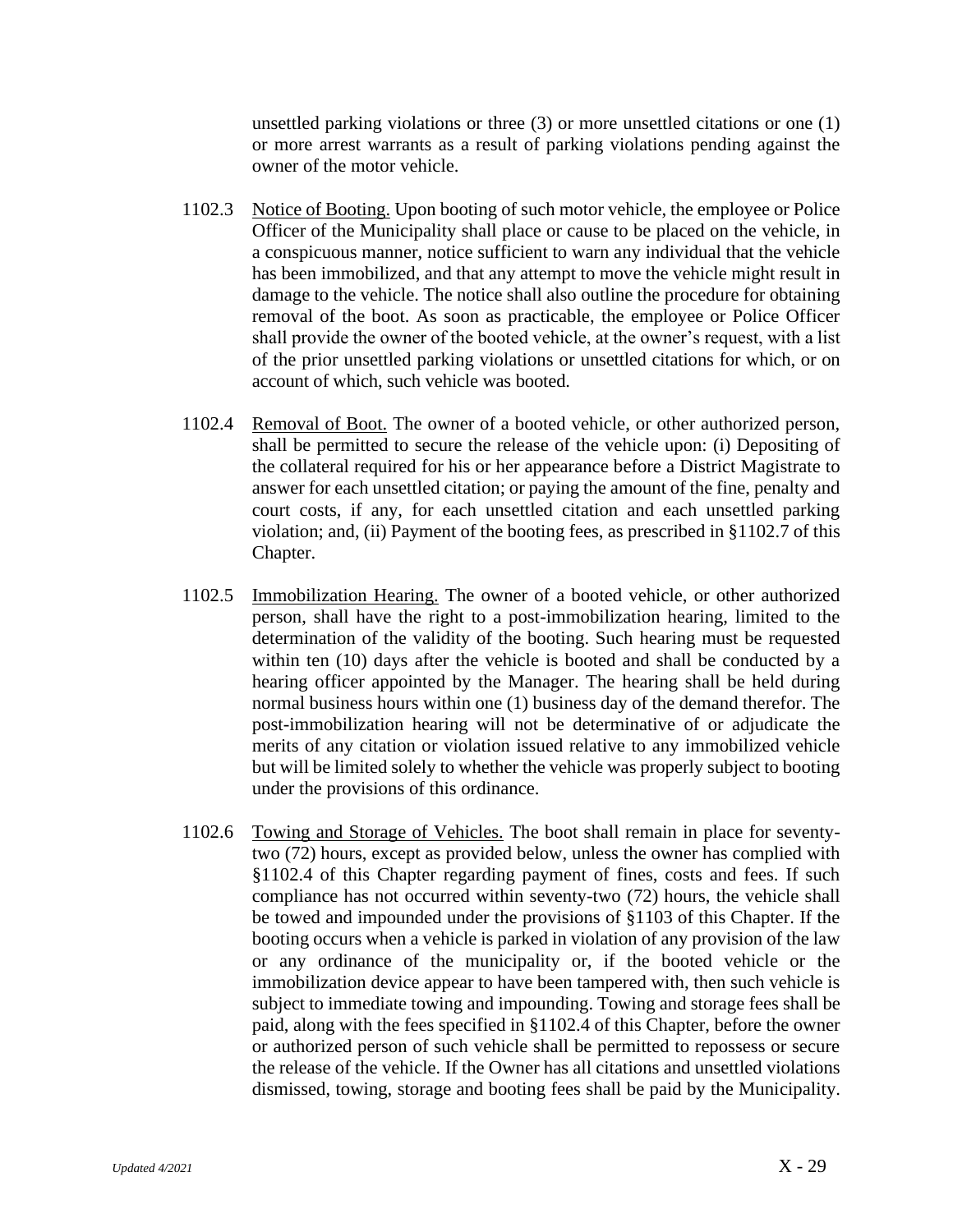Vehicles unclaimed within sixty (60) days of towing and storage shall be deemed abandoned and subject to disposal, as such, in the manner authorized by law.

- 1102.7 Booting Fee. The owner of the booted vehicle shall be subject to a fee, which will be set by resolution of the Commission from time to time.
- 1102.8 Tampering with Boot Prohibited. Any person who shall tamper with, remove or attempt to remove any device used to immobilize a motor vehicle that has been booted pursuant to this ordinance, or who shall move or attempt to move the vehicle booted before release of the vehicle has been officially secured, shall be guilty of a summary offense and, upon conviction thereof, shall be fined not less than one hundred dollars (\$100) nor more than six hundred dollars (\$600), together with the cost of prosecution, or be imprisoned for not more than thirty (30) days, or both.
- 1102.9 Implementation and Enforcement. It shall be the duty of the Police, or other designated employees of the Municipality, acting in accordance with the instructions by the Manager, to enforce the provisions of this section.
- 1102.10 Right to Hearing Not Waived. Nothing in this ordinance shall be construed to deprive any person of their Constitutional right to a hearing or trial as to the violations for which parking violation notices or citations have been issued.
- §1103 Immobilization, Towing and Storage of Vehicle for Driving Without Operating Privileges or Registration.
	- 1103.1 If a person operates a motor vehicle within the Municipality while the person's operating privilege is suspended, revoked, recalled, cancelled, or disqualified or where the person is unlicensed, as verified by a police officer of the Municipality, the police officer shall immobilize the vehicle, and notify the appropriate towing and storage agent and the District Justice.
	- 1103.2 If a motor vehicle for which there is no valid registration or for which the registration is suspended for any reason, as verified by a police officer of the Municipality, is operated within the Municipality, the police officer shall immobilize the vehicle, and notify the appropriate towing and storage agent and the District Justice.
	- 1103.3 Procedure upon immobilization and subsequent towing and storage:
		- 1103.3.1 The Mt. Lebanon Police Department shall notify the appropriate towing and storage agent to tow and store the vehicle and the Department shall provide notice by the most expeditious means and by first class mail, proof of service of the towing, storage and location of the vehicle to the owner of the vehicle and any lien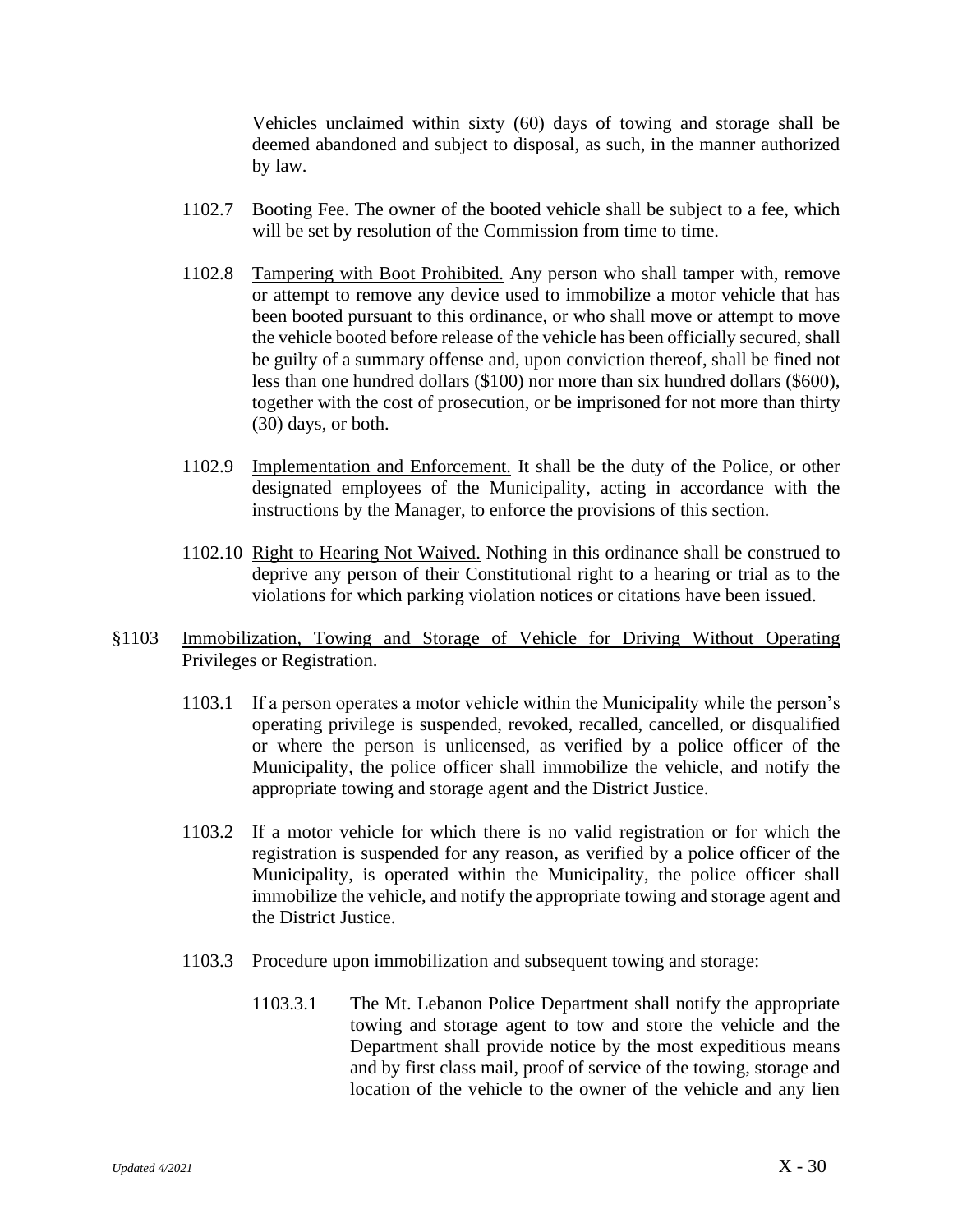holder, if the names and address of the owner and any lien holder are known or can be ascertained by investigation.

- 1103.4 Procedure upon towing and storage
	- 1103.4.1 The owner of any vehicle which has been towed and stored under this section may obtain possession of the vehicle by appearing before the District Justice who may issue a certificate of release upon:
		- 1103.4.1.1 the furnishing of proof of valid operator's license and valid registration and financial responsibility; and
		- 1103.4.1.2 the paying of all fines and costs associated with the towing and storage of the vehicle or making arrangements with the District Justice to make payments of all fines and costs by installments as provided by the Pennsylvania Rules of Criminal Procedure.
	- 1103.4.2 Any vehicle not recovered under this subsection within sixty (60) days from notice to the owner may be sold as an unclaimed vehicle pursuant to the requirements of applicable law. The proceeds of the sale shall be applied to the payment of the fines and costs associated with the towing and storage of the vehicle.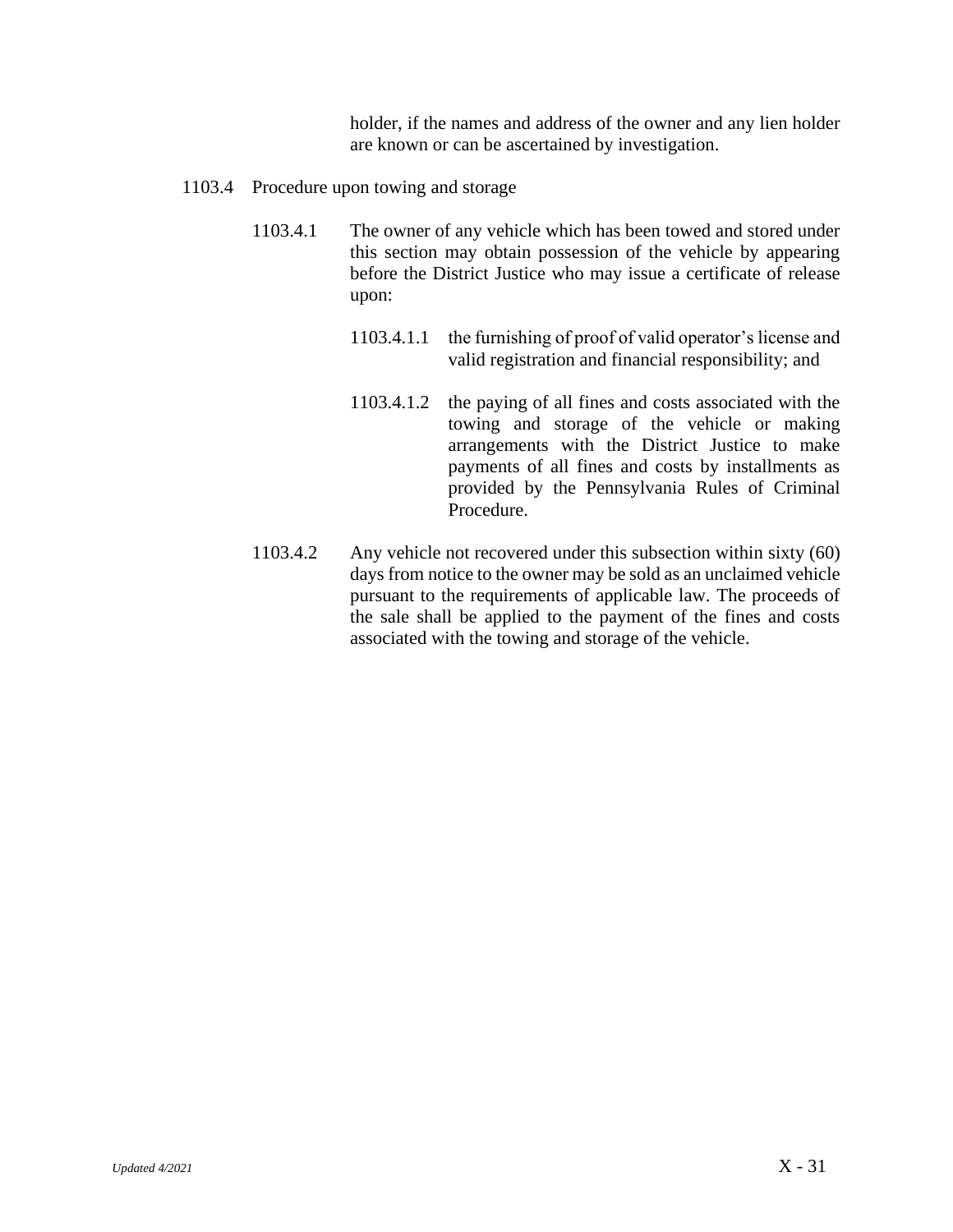# **PART 12 PENALTIES**

- §1201 Penalties.
	- 1201.1 Unless a different penalty is specified in §§1201.2, 1201.3, or 1201.4 hereof, the penalty for violation of any provision of this chapter shall be fifteen dollars (\$15).
	- 1201.2 The penalties for violation of the following provisions of this chapter shall be as described below:

| Violation of §916.4  \$25 to \$300 |  |
|------------------------------------|--|
| Violation of §916.5  \$25 to \$300 |  |
|                                    |  |
|                                    |  |

- 1201.3 The penalty for violations of any of the provisions of Part 9, except §915 thereof, shall be thirty dollars (\$30), except that the penalty shall be reduced to twenty dollars (\$20) if the penalty is paid within twenty (20) or less days from the date of the violation, and the penalty shall be increased to forty dollars (\$40) and costs if the penalty is paid after thirty (30) days.
- 1201.4 The penalty for violation of §915.3 shall be thirty dollars (\$30) except that the penalty shall be reduced to ten dollars (\$10) if the penalty is paid within ten (10) days or less of the date of the violation, and shall be reduced to twenty dollars (\$20) if the penalty is paid within more than ten (10) days but within twenty (20) days or less of the date of the violation and shall increase to forty dollars (\$40) if the penalty is paid after thirty (30) days.
- 1201.5 Parking violations issued with the penalties contained in §§1201.3 and 1201.4 may be as set forth in this section. The process in this section will apply only until such time as a formal citation is filed with the District Magistrate. If a formal citation is filed with the District Magistrate, any process initiated hereunder will cease, and the validity of the ticket will be determined in accordance with the citation process.
	- 1201.5.1 Submission of written appeal.
		- 1201.5.1.1 A parking ticket will include a notice to inform the owner/driver of the vehicle ("owner") how the owner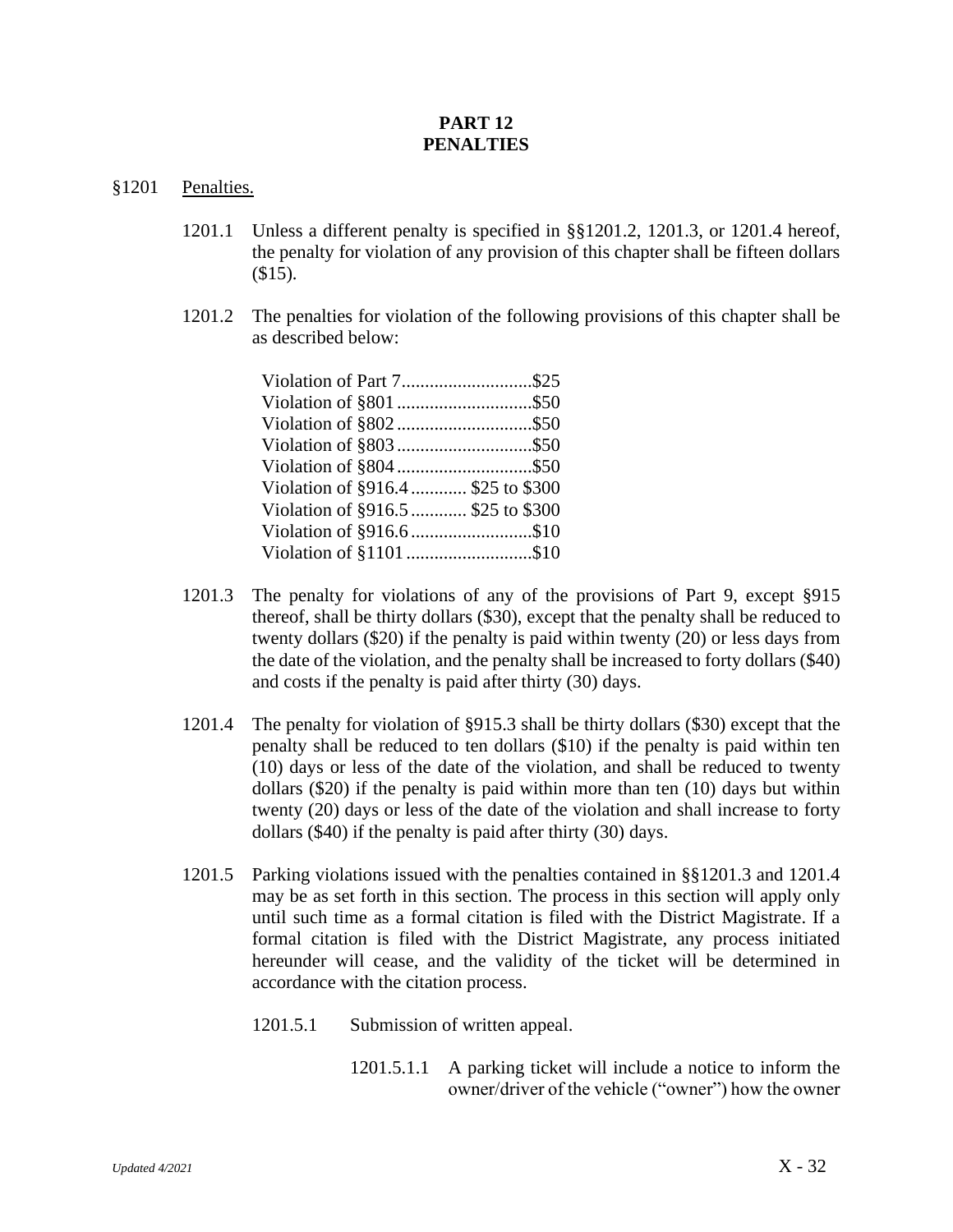may submit, in writing, an appeal setting forth the reason or reasons why the owner believes the parking ticket issued by Mt. Lebanon is in error.

- 1201.5.1.2 Such written appeal shall be field with the Parking Enforcement Supervisor (or such other position designated by the manager) within fourteen (14) days of the date of issuance of the parking ticket.
- 1201.5.2 Review of written appeal; notification of decision; procedures.
	- 1201.5.2.1 Within fourteen (14) days of the receipt of the written appeal, the Parking Enforcement Supervisor shall review the written appeal.
	- 1201.5.2.2 If the appeal is denied by the Parking Enforcement Supervisor, the owner shall receive a written decision.
	- 1201.5.2.3 The decision of the Parking Enforcement Supervisor shall be sent to the owner. The last address with the Department of Transportation may be used. If this address is not current, this shall not be cause to extend the appeal time limits.
	- 1201.5.2.4 The Parking Enforcement Supervisor may establish procedures for the filing and review of appeals. These procedures shall be subject to the approval of the manager.
- 1201.5.3 Appeal of determination; hearing; decision of Hearing Officer.
	- 1201.5.3.1 The determination by the Parking Enforcement Supervisor shall provide the owner a notice of the right to appeal to the Mt. Lebanon Traffic Board within thirty (30) days of the date of the determination of the Parking Enforcement Supervisor. The Traffic Board may establish procedures for the hearing of appeals, which procedures may include having the appeals heard and determined by one or more of the members of the Traffic Board (which such member or members shall hereinafter be referred to as "Hearing Officer").
	- 1201.5.3.2 Hearings before the Hearing Officer shall be conducted in accordance with the Local Agency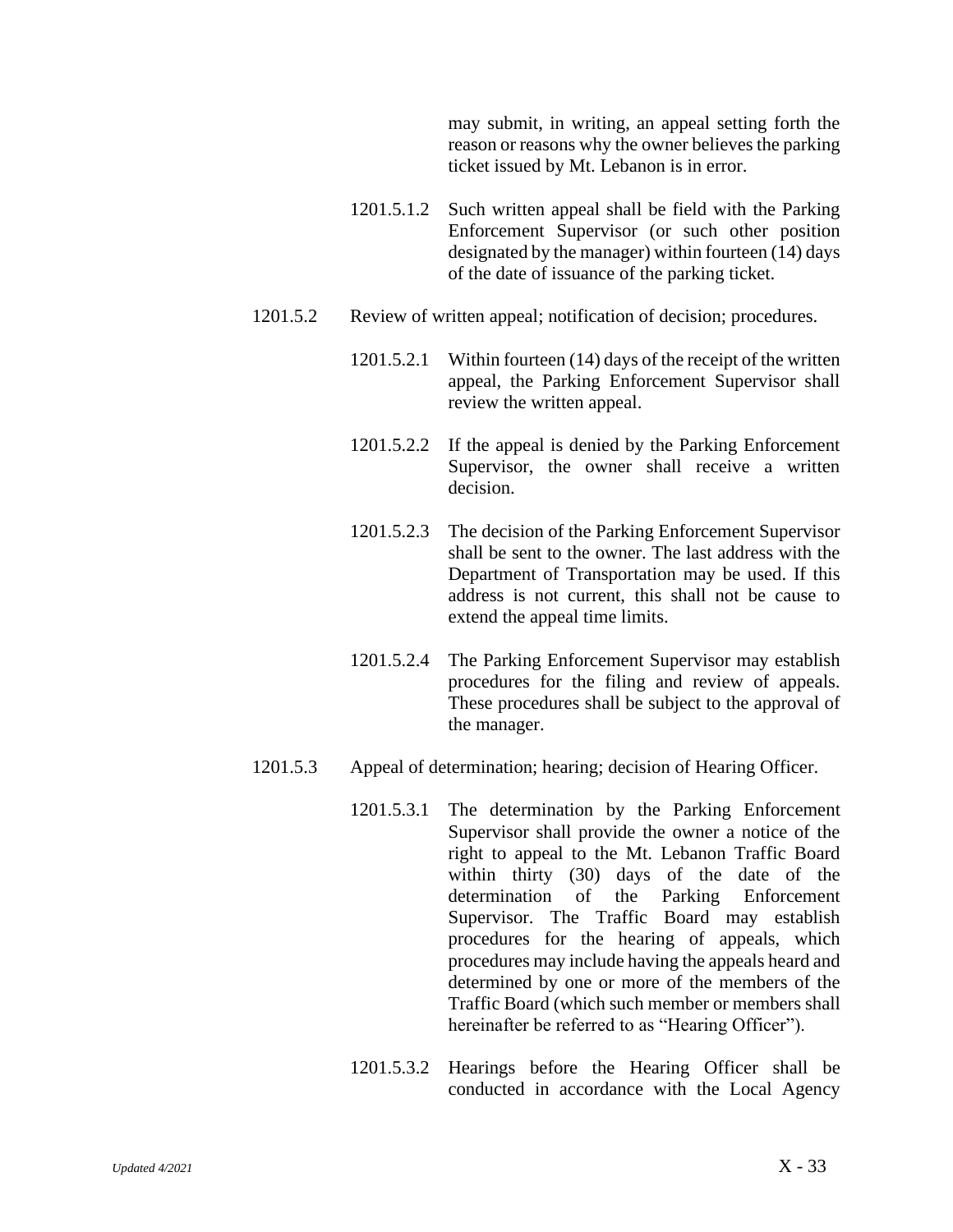Law, 2 Pa. C.S.A. §551 et seq. The owner may be represented by legal counsel in any proceedings before the Hearing Officer. The owner may elect, at its expense, to have all testimony be stenographically recorded and a full and complete record of the proceedings before the Hearing Officer be kept. The Hearing Officer may elect, at its expense, to have all testimony be stenographically recorded and a full and complete record of any proceedings to be kept. The party electing to have the testimony stenographically recorded will be responsible for arranging for the reporter and paying all costs.

- 1201.5.3.3 A written decision of the Hearing Officer shall notify the owner of his or her right to appeal the decision to the Court of Common Pleas of Allegheny County and must be sent to the owner within thirty (30) days of the hearing date. If the certified letter containing the decision of the Hearing Officer is returned to the Hearing Officer or to the municipality as a result of owner not updating a current address with the Department of Transportation, this shall not be cause to extend the appeal time limits to the Court of Common Pleas of Allegheny County.
- 1201.5.3.4 In the event the appeal is denied by the Hearing Officer, the Hearing Officer shall direct the owner, in writing, to make payment to the Mt. Lebanon Finance Department.
- 1201.5.3.5 In the event the appeal is successful, the Hearing Officer shall direct the Mt. Lebanon Police Department, in writing, that the parking ticket be voided from the parking ticket system.
- 1201.5.3.6 In the event the owner disagrees with the decision of the Hearing Officer, the owner may appeal to the Court of Common Pleas of Allegheny county within thirty (30) days of the date of the written decision pursuant to the Pennsylvania Local Agency Law, 2 Pa. C.S.A. §551 et seq.
- 1201.5.4 Late filing of appeals. Any appeal which is not filed within the appeal period with the Parking Enforcement Supervisor or the Hearing Officer (as applicable) shall be deemed denied except for good cause shown on written application. In the case of appeals to